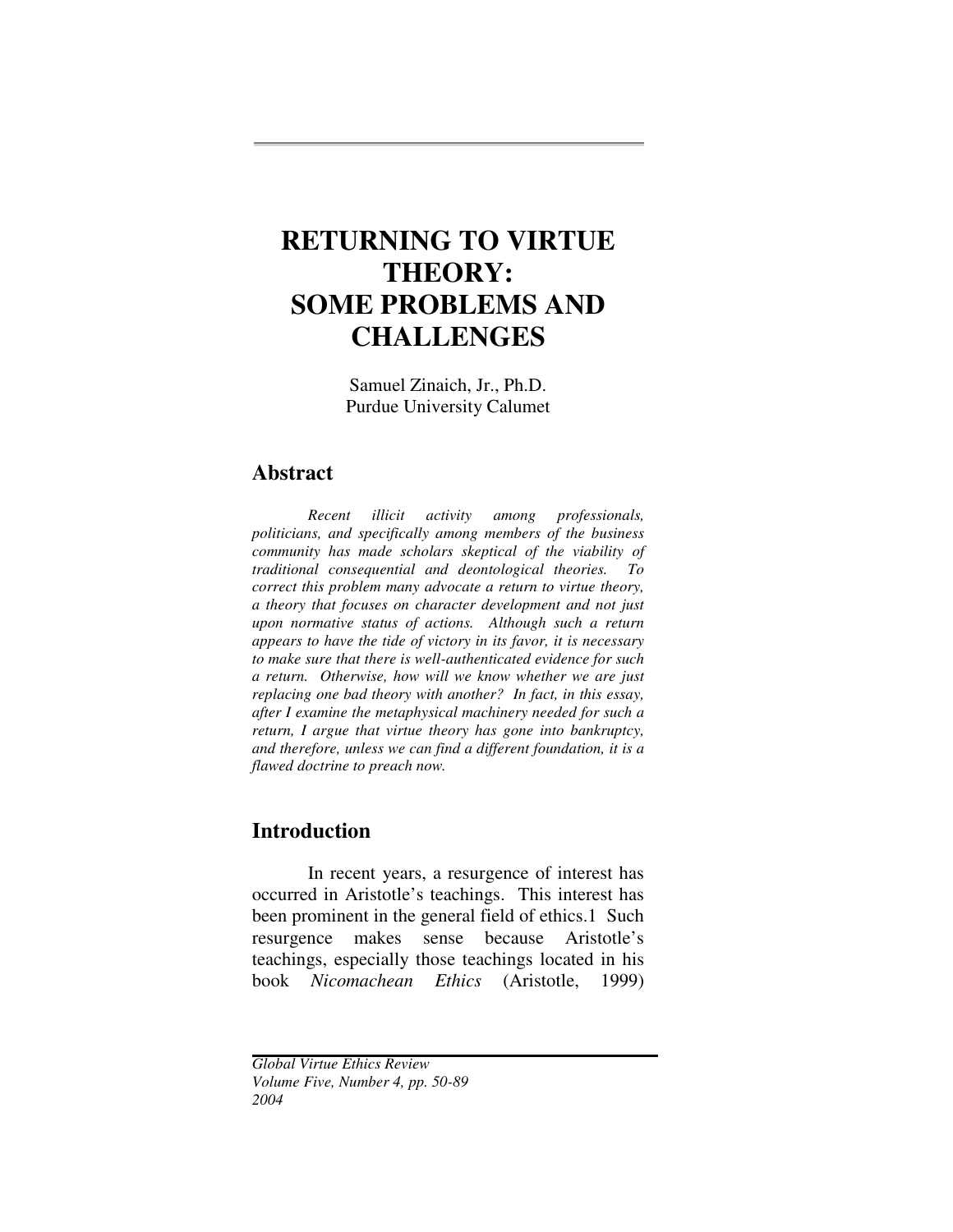represents a rich focus on the moral side of human behavior.

Such an interest has also found a home in applied areas of ethics including business and professional ethics.2 Understandably, scholars in these discussions attempt to show how Aristotle's teachings on virtue may illuminate and guide professional behavior. Joseph R. DesJardins (DesJardin, 2001: p. 95-99) also shares this optimism.3 Like other scholars, he advocates a virtue theory approach to an occupational context because of the reasons I briefly outlined above.

In addition to these reasons, DesJardins also adds that such a turn towards virtue theory is necessary because he argues that a principle-based or a rights-based approach to ethics has failed. It has failed for two reasons. First, there are, as he puts it, "an endless series of problems" when one attempts to apply Kant or the principle of Utility to a business or professional context. For example, there are, what he calls, the "hopeless ambiguity" in the application of these theories, the "counterintuitive conclusions," and "apparently contradictory prescriptions," when one uses Kant or Utilitarianism. Beyond these problems, he adds, is the ever-present specter described in his words: "no ethical principle has yet been established in any plausible fashion as categorically binding upon all people" (DesJardins, 2001: p. 96).

Beyond these internal or logical problems associated with a principle-based or rights-based approach to ethics, DesJardins argues that there is an "unbridgeable motivational gap between the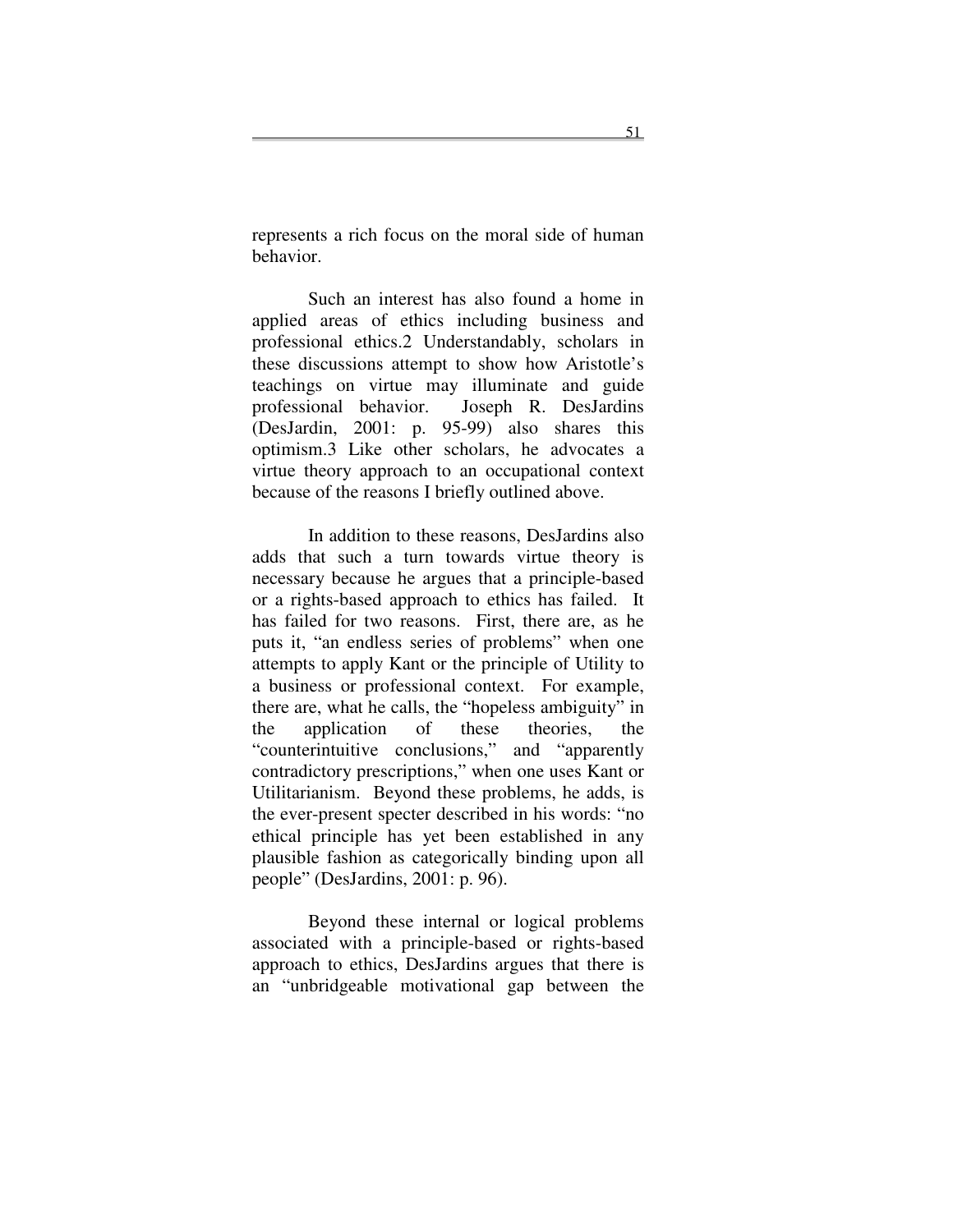applied principle and the action." Here the problem is not so much with the failure of justifying the moral principles as with a lack of motivational reasons. In other words, even if we suppose that Kant's theory is true, or even the principle of Utility for that matter, the following question still remains: "Why should I do what is required by this principle?"

Although certain compensations are associated with turning toward Aristotle's virtue theory, there is also an important drawback as well. To sum up, the crucial point is that many scholars since the 1700's, both scholars within the philosophical tradition as well as in the scientific tradition, reject the metaphysical machinery to support the views of Aristotle. That is, these scholars reject the existence of a non-arbitrary *telos* for man.4 In fact, to his credit; DesJardins rehearses this point in his own defense of Aristotle's virtue theory:

Traditionally, the virtues have been conceptually tied to some *telos* or some "good life for man. The virtues were those character traits that promoted the attainment of the good life. The good man, in turn, was that person who possessed these virtues. The history of moral philosophy from at least the seventeenth century essentially ignores the role of the virtues in ethical theory. At best, the virtues were given a position alongside sentiments and feelings as being part of the noncognitive, and therefore arbitrary and subjective, side of morality. The most compelling explanation for this view centers on the fact that modern philosophy has, by and large, rejected the notion that there is any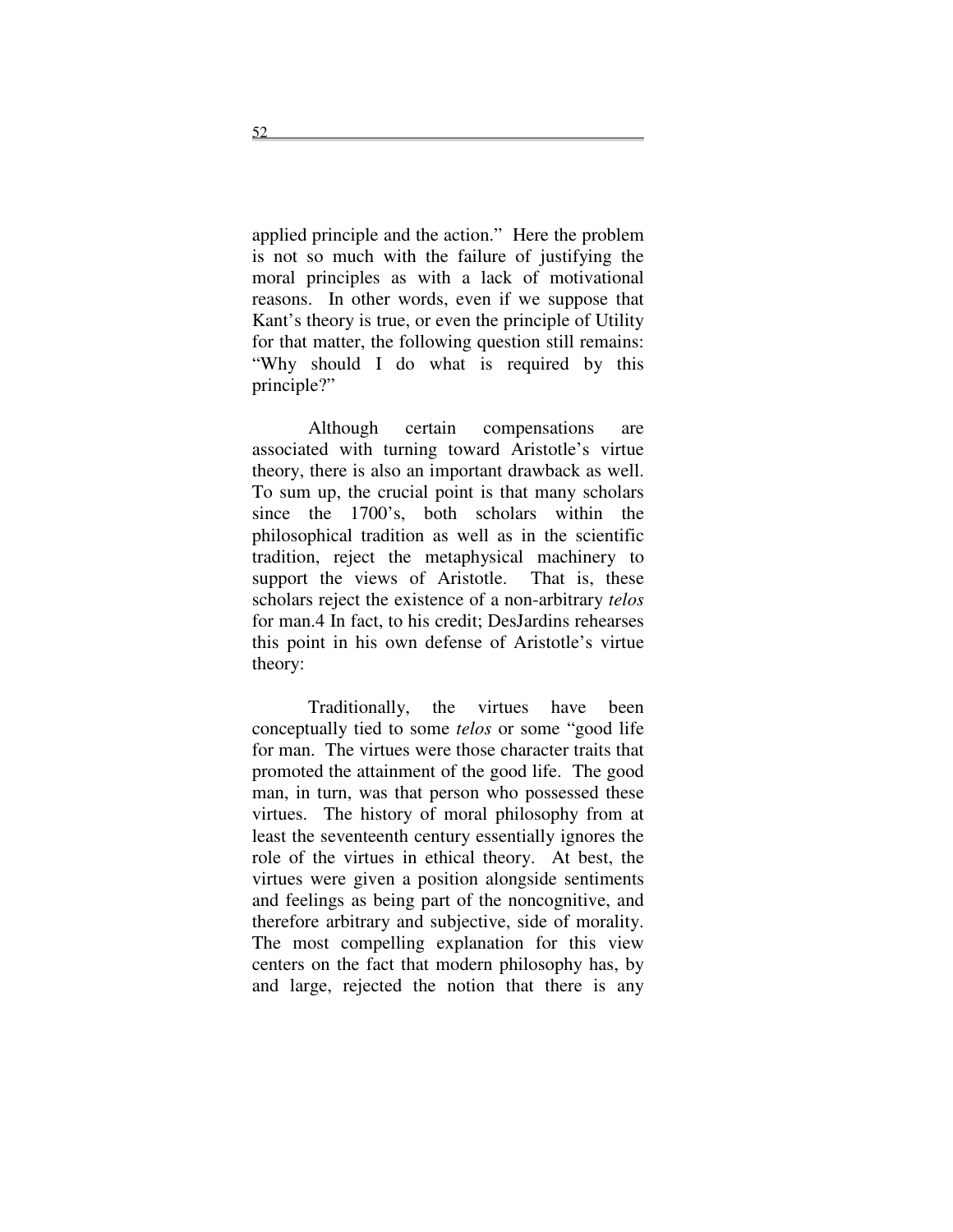single, nonarbitrary *telos* for man. (DesJardin, 2001: p. 97-8)

Nevertheless, DesJardins ignores this problem and, instead, sketches out what he takes minimally to be some suggestions of his own version for a nonarbitrary *telos* for humans. As I am sure that DesJardins knows, arguing for the existence of a nonarbitrary *telos* is only part of the story. In fact, if he wants to encourage a return to Aristotle's virtue theory (or something like it), a great deal of metaphysical machinery must be put in place to support it. Unfortunately, it is the requirement for the metaphysical machinery that has led many scholars to reject Aristotle in the first place.

The aim of this paper, then, is to outline what is needed to support a return to an Aristotelian version of virtue theory. I will proceed by discussing Aristotle's metaphysical outlook. I will then describe how his virtue theory is related to his metaphysical theory. Next, I will discuss why seventeenth century scholars rejected the notion of a *telos* and ignored the virtues. I will conclude by arguing that without the metaphysical theory, we should reject the view that there is a nonarbitrary *telos* for humans and, therefore, discard any discussions that attempt to demonstrate Aristotle's teachings on virtue, *or any view like it*. Such attempts to illuminate and guide professional business behavior are fruitless and irrelevant.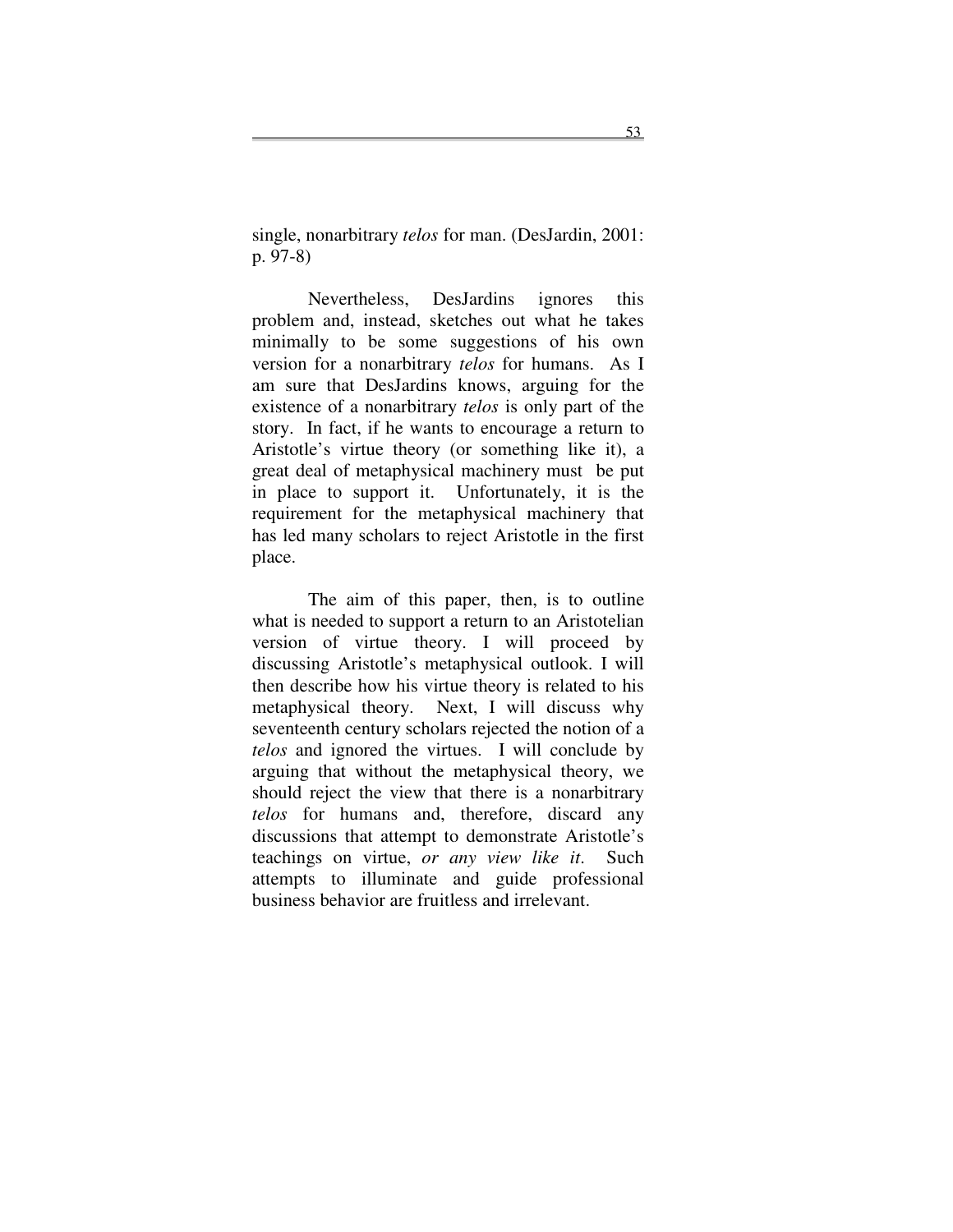# **The Metaphysics and the Ethics of Aristotle**

To understand Aristotle's metaphysics, we must discuss his viewpoint of particulars and universals (Aristotle, 1984: p. 1039b20-27). I will begin with the former. Aristotle's theory of particulars can be understood by positioning it between two different and competing metaphysical theories: the bundle theory and the substratum theory. I will begin with the bundle theory.5

The bundle theory attempts to defend a descriptive account of concrete particulars (e.g., concrete humans, dogs, cats, trees). According to the bundle theory, then, particular objects are made up of particular properties.6 In addition; there is no underlying substratum.7 that the properties depend upon. On the contrary, in the bundle theory, particular objects are just clusters or "bundles" of *its* own properties. Michael J. Loux describes the bundle theory in the following way: "Bundle theorists are, we might say, *ultraessentialists*: every attribute associated with a concrete object is essential to it" (Loux, 2002: p. 127). This means that the properties an object possesses are constituted exclusively in themselves.

Like the bundle theory, the substratum theory also attempts to give an account of what particular objects are like. It differs from the former point of view, however, in this respect. Although this view defends the existence of properties, the properties depend upon the existence of a substratum (or substructure), which exists independently of the properties it possesses. In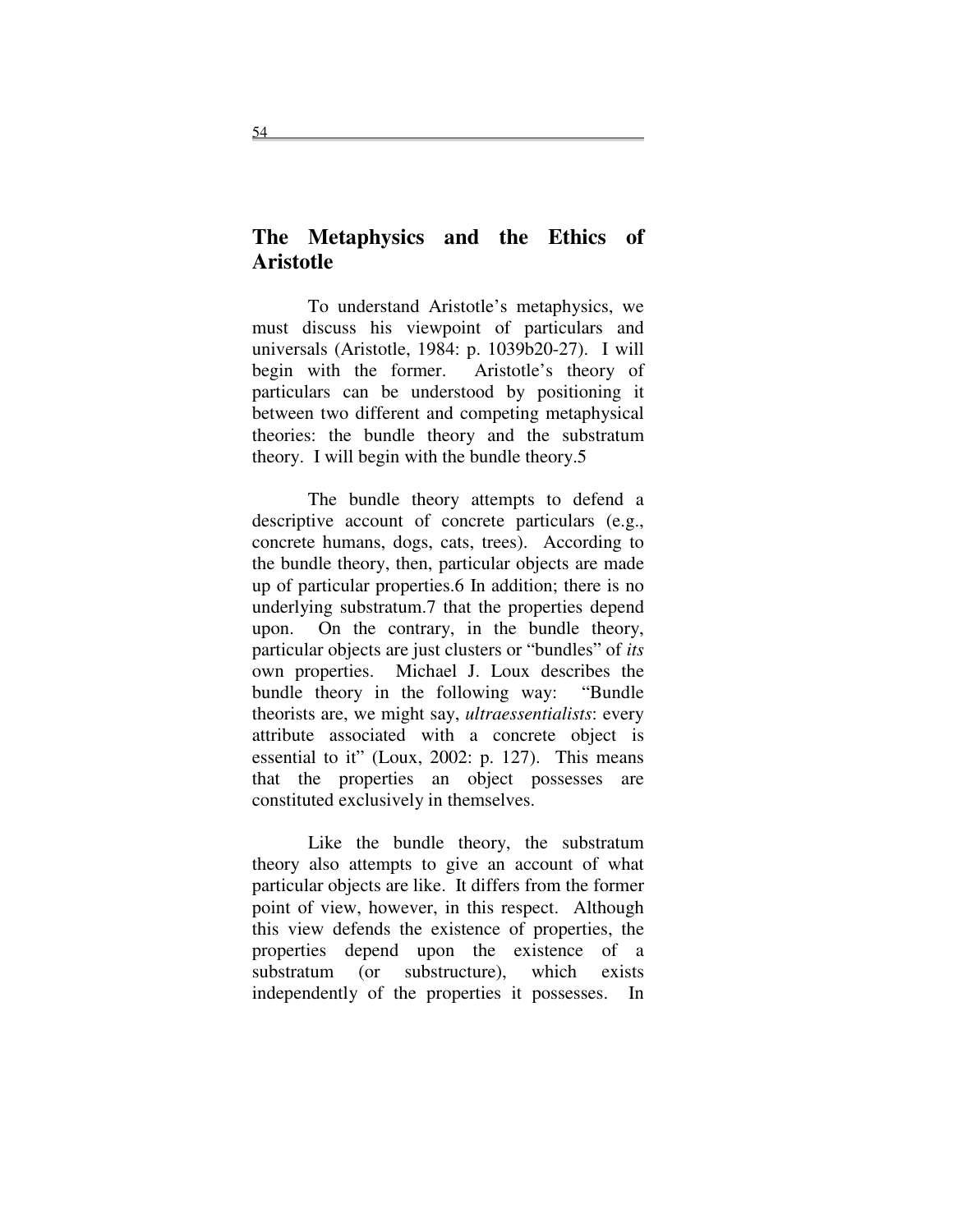contrast to the former theory, Loux calls this the *antiessentialist* theory. On this model, "nothing is essential to the literal bearers of attributes" (Loux, 2002: p. 128). This description means that no matter what property of an object can be picked out, it will always be extrinsic to the substratum and, therefore, always incidental or accidental to the substratum.

In contrast to both of these theories is the Aristotelian theory. Against the bundle theorist, the Aristotelian argues that not every property that an object possesses is essential. Against the substratum theory, an Aristotelian argues that not every property is accidental. So, for the Aristotelian, although particulars possess properties, some of these properties are essential to the object and some are incidental to it.

Against both views, the Aristotelians argue that the particulars are basic or irreducibly fundamental entities (Loux, 2002: p. 124; Aristotle, 1984: p. 1031a28-1032a11). This distinction means that if anything counts as a living being, it is an entity that cannot be reduced to more basic entities or components. This theory is contrary to the substratum theory because particulars are reducible to something more basic than its properties, viz., the substratum. It is also contrary to the bundle theory for basically the same reason. Particulars, according to the bundle theory, are, in a sense, built out of the properties from which an object is constituted. However, contrary to the bundle theory, the Aristotelians argue that none of the properties that are attributable to a particular object make sense outside of the framework of the material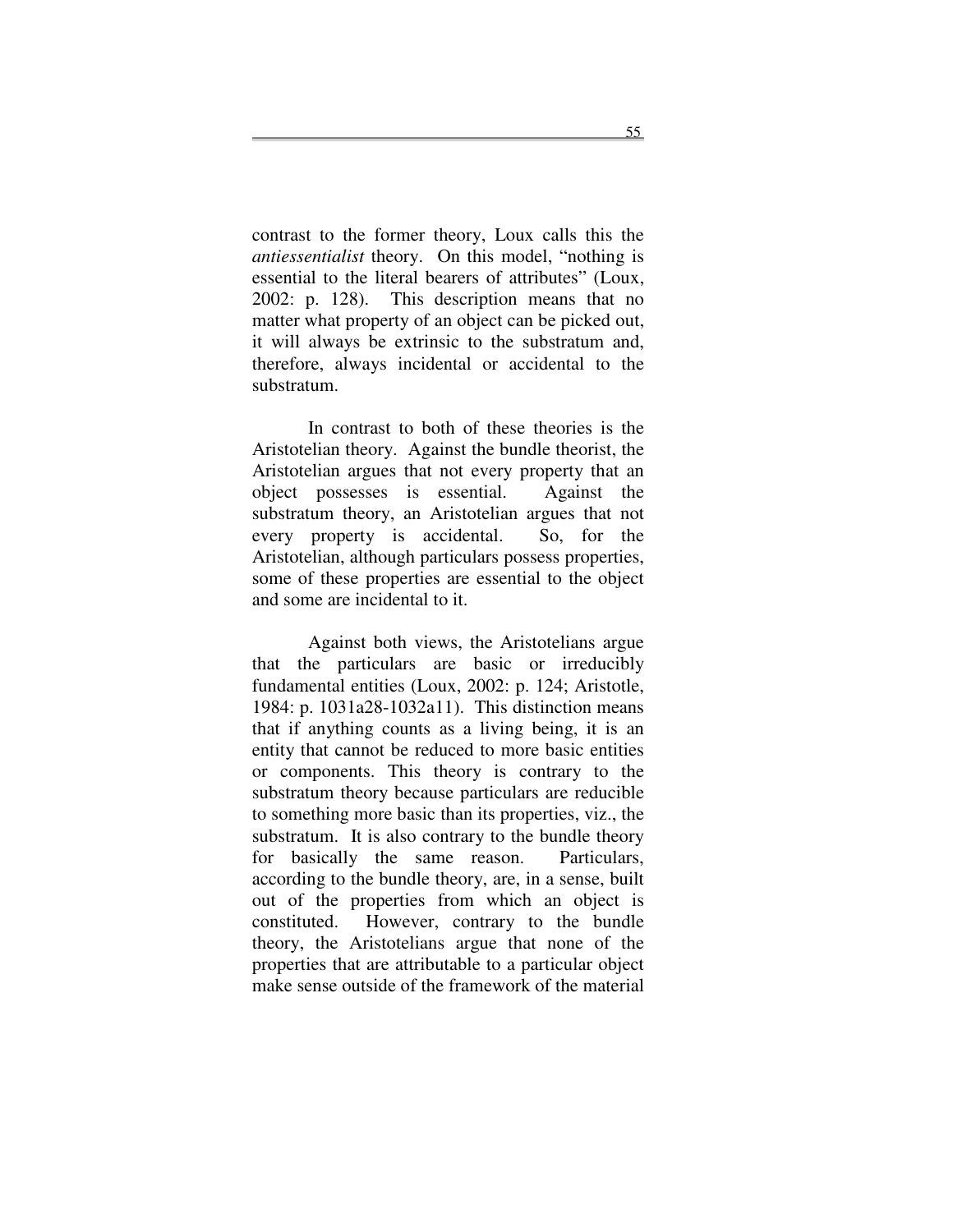particulars that they are supposed to generate (Loux, 2002: p. 124).

Although the discussion of this point has focused on the notion of properties, Aristotelians are also committed to the existence of *kinds*, to which concrete particulars belong. The notion of *kind* figures prominently in Aristotle's metaphysical theory, and so I will turn to that discussion.

According to this outlook, kinds are universals, which concrete particulars exhibit or exemplify by belonging to them (Loux, 2002: p. 125; Aristotle, 1984: p. 1039b20-27). Examples of kinds are universals such as human being, dog, cat, or tree. On this view, then, something counts as a *kind* of thing as long as it exhibits or exemplifies the universal kind. This means that a particular concrete animal will count as a particular dog as long as it exemplifies the universal kind, dog. Aristotle points out that *kinds* mark out their members as to what they are and enable us to answer the question "What is it?"

Associated with the concept of kind is the notion of *essence* (Loux, 2002: p. 126; Aristotle, 1984: p. 1029b15-1030b14). As I understand Aristotle, and as Loux makes clear, kinds furnish the essences of concrete particulars. Loux has an interesting metaphorical way of understanding this concept: "The kinds under which concrete objects fall are ontological 'cookie cutters.' They go around the universe, so to speak, partitioning it into the discrete particulars that are their instances. They cut the world up into individual human beings, individual dogs, individual oak trees, and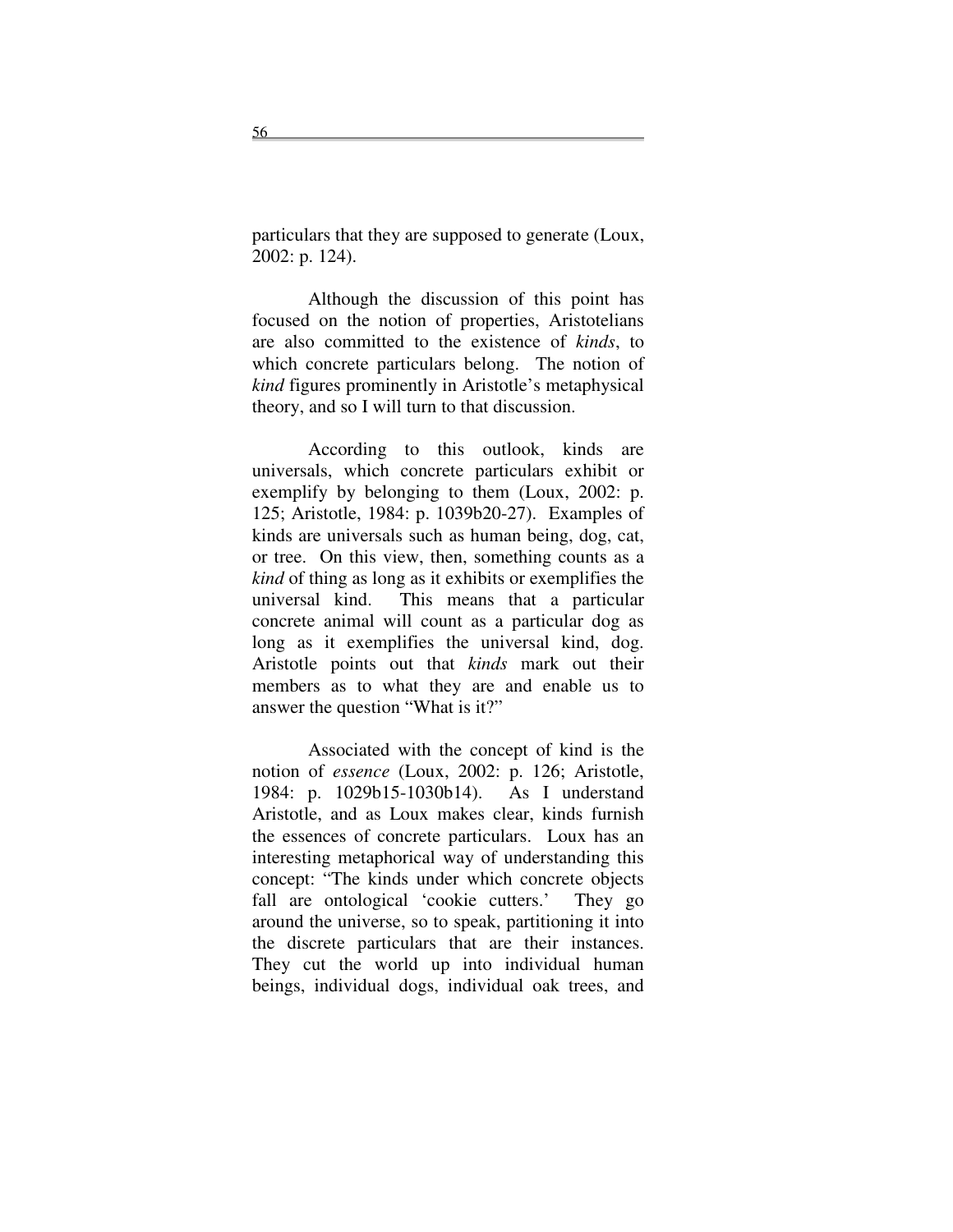the like" (Loux, 2002: p. 130). Individual human beings, dogs, plants, etc., then, in Aristotle's view, are furnished with essences, and it is by means of these essences that concrete particulars are characterized (Aristotle, 1984: p. 1036a7-8).

We come now to an important question. If it is true that a concrete particular is characterized by its essence, what can we learn about a concrete particular from its essence? There are, at least, two things. First, as Loux points out, the essence provides us "with principles for identifying, distinguishing, and counting objects" (Loux, 2002: p. 130; Aristotle, 1984: p. 1029b11-16). Such principles are made possible by the essential properties associated with the essence. That is, if something qualifies as a dog, then it will (minimally) have a snout and non-retractile claws. To this, I also add that the essence provides us with how things actually behave and grow (Aristotle, 1984: p. 983a30-31 and 1013a22). This means that when we understand the essence, we also understand how it functions.

But the essence of a concrete particular also unexpectedly provides something else. In addition to the illumination of various descriptive aspects of the particular object mentioned just now, the essence also provides a normative standard for evaluating the behavior of the concrete object. To sum up, the crucial point is this: the essence tells us not merely how a particular thing acts and develops, it also provides us a normative element, i.e., it tells us how a particular object *should* act or *should* develop (Aristotle, 1984: p. 983a30-31 and 1013a22). Of course, a qualifying point is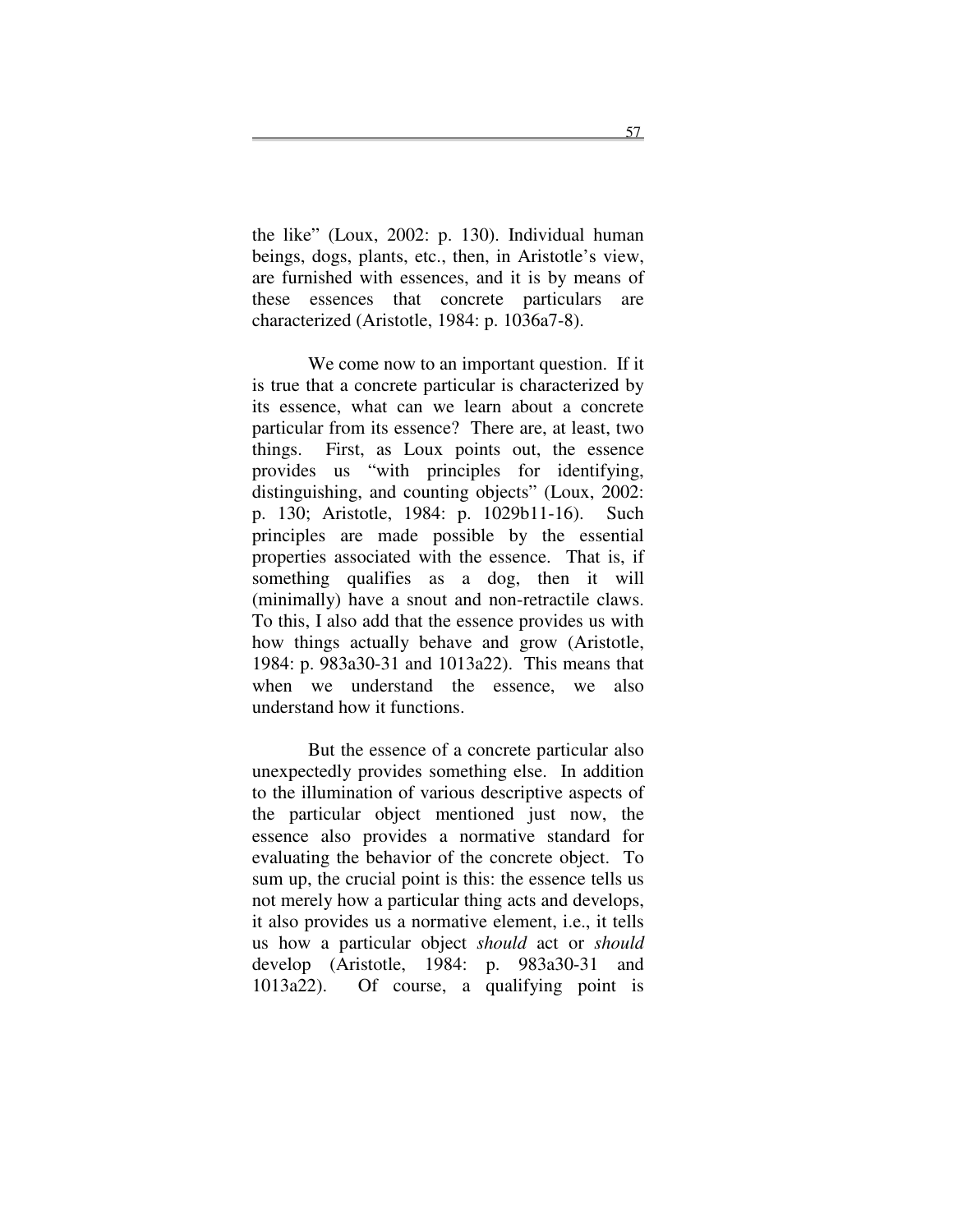necessary. Again, as I understand Aristotle, we cannot learn how an object *should* act or *should* develop just by looking at its essence. The reason is that contained within the essence is the recipe, so to speak, of how an object will grow. Furthermore, it will grow into whatever it is supposed to be, regardless of whether it is properly trained according to its normative element. Thus, within the group of each kind, whether we are talking about human beings, dogs, or trees, will exist various examples of individuals that can be placed on a continuum, i.e., a scale that reflects which object is closer to or further from what it should become. If this is true, then how do we know what the scale is for each different kind? The answer lies in understanding the Good of each kind, so I will now turn to that discussion.

Aristotle's account of the Good is contained in the *Nicomachean Ethics*. The breadth and the depth of the topics he discusses in the document are astounding; unfortunately, after reading his work, if one is not careful, one may come away with a feeling that this work is disconnected from his views in the *Metaphysics*. Nothing could be further from the truth. Nevertheless, this is the question we are to investigate now.

Aristotle begins this discussion with his commitment to the existence of the Good (Aristotle, 1999: p. 1097b22-24).8 He argues that whatever the Good truly is, most people believe that it is wellbeing. And yet although there is agreement about what the Good is, the issue of how to understand well-being is another matter. What I mean is that in his day, as in our own, there are many competing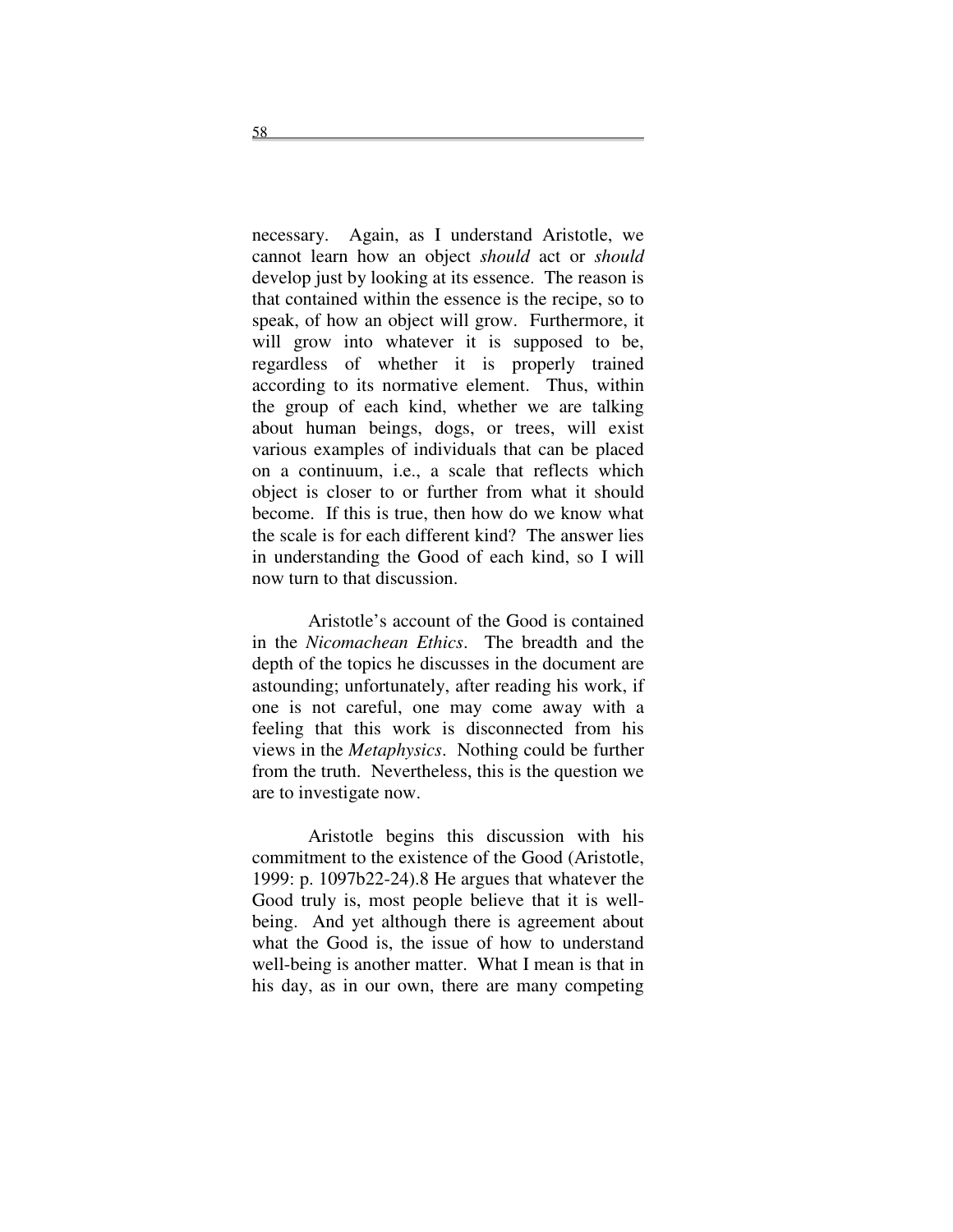versions of well-being. Some argue that it is pleasure; others argue that is tied to virtue or honor. Still others argue that it can be found in study (or reflection) or in the making of money. Aristotle rules out all but study (Aristotle, 1999: p. 1095b13- 1096a11); unfortunately, he leaves his discussion of study until the last chapter of the *Nicomachean Ethics* (Aristotle, 1999: p. 1176a30-1179a33).

Prior to that last chapter, he discusses what we have to understand in order to have a clearer account of the Good. In this account, we see the connection to his metaphysical views discussed earlier. The most important discussion occurs in his famous function argument (Aristotle, 1999: p. 1097b35-1098a21).

Aristotle begins this discussion with an assumption that the Good, or what he refers to sometimes as the best Good, will somehow be tied to the human function. His argument immediately turns to what the human function is. He says that it must be one of three activities. The human function is growth and nutrition, or sense perception, or a life that expresses reason. The assumption here is that these three disjuncts are mutually exclusive and mutually exhaustive. Since he rules out the first two, the human function must be a life that expresses reason.

Next he connects the Good to the human function. His argument, in short, is that the function of an object is the *same in kind* as the function of an object that is excellent. For example, using Aristotle's own example, the function of a harpist is the same in kind as being an excellent harpist. But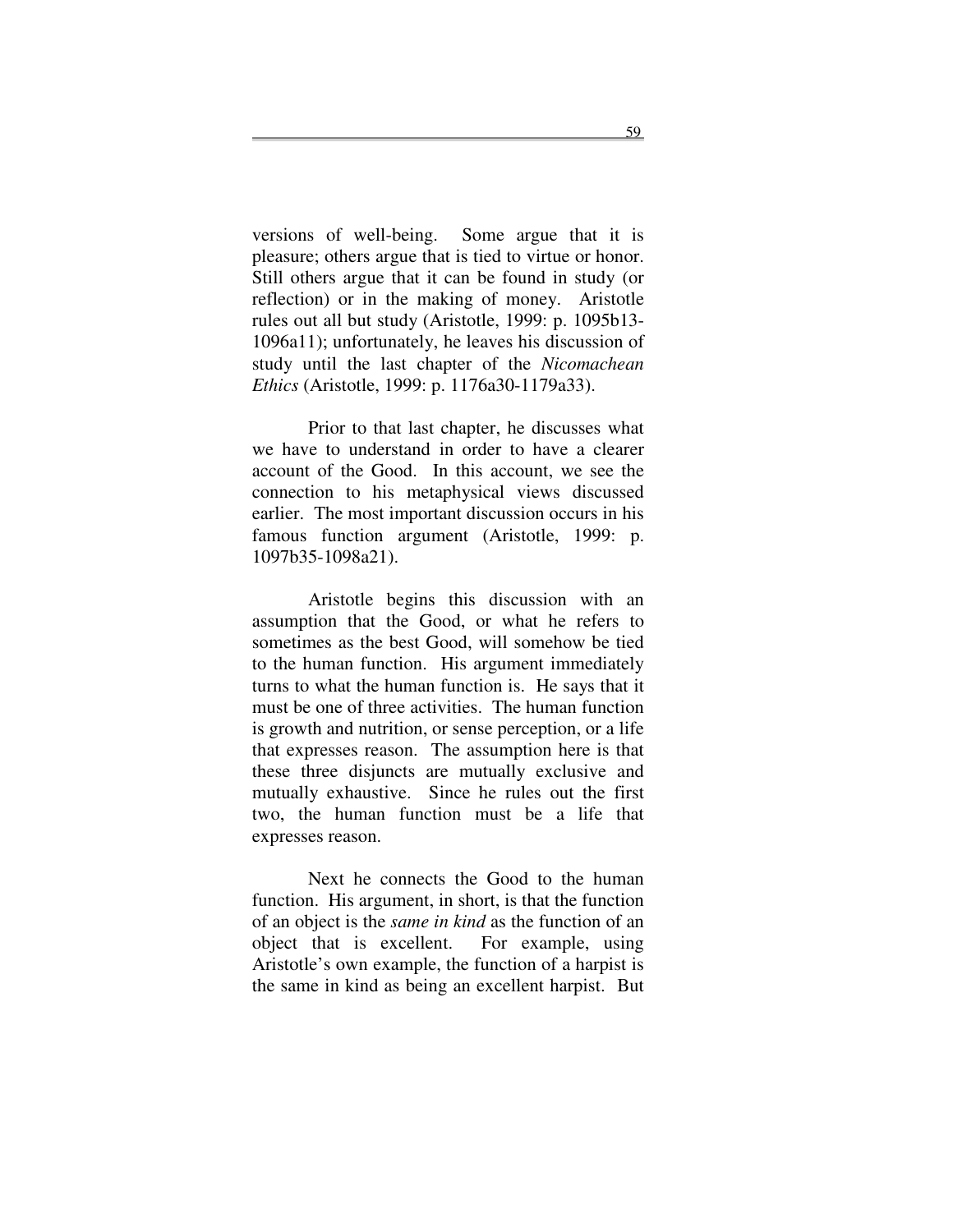just what does this mean? It means that if something can qualify as an example of something excellent, its excellence is not something over and above its function. On the contrary, its excellence will be tied directly to its function and what he calls the superior development of the function. The implication, then, for humans is that the Good, i.e., the human Good (or the best Good), turns out to be living a life of not just reasoning but a life of *reasoning well*.

But now the question is this: How do the *virtues* fit into all this discussion? DesJardins pointed out earlier that the notion of virtue is tied to the conception of the Good. That certainly is correct. In fact, as he points out, the virtues are those character traits that promote the attainment of the good life, i.e., a life that reflects or exhibits the Good. But how are we supposed to understand this point? Unfortunately, the exact narrative of this point is too complicated and too long for this essay. Nevertheless, this much can be said about it. Like the Good, virtue is connected closely to our function. Indeed, as Aristotle makes clear, virtue makes a human being good by making him perform his function well (Aristotle, 1999: p. 1098a16-17). But why? The reason is that when virtue is added to one's function (in terms of teaching and habituation), it contributes to the individual's ability to reflect the Good, or reason well. Let me make this point a little clearer.

According to Aristotle, when an individual is trained according to the standard that the Good provides, he will be taught at least two different ways of reason. (Again, a human will grow to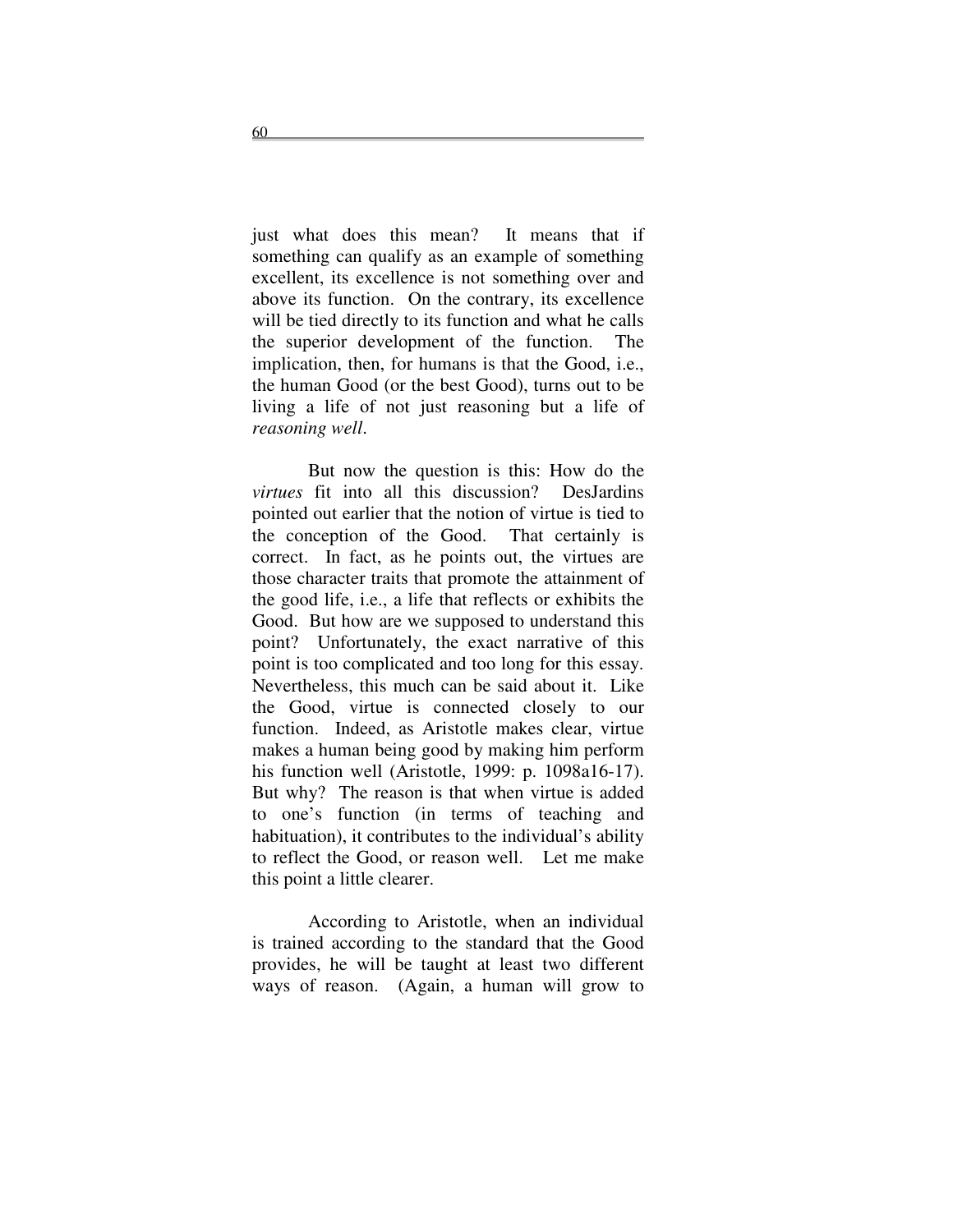reason, but without the proper training, i.e., without the virtues added to a natural ability to reason, a human being will not learn how to reason well in Aristotle's sense.) First, it causes a human being to find the "mean" or the middle of an action, if it admits one. That is, it causes him to find the middle ground between the excessive aspects of an action and the deficient aspects of an action (Aristotle, 1999: p. 1106b17-1107a9). Second, it causes him to keep the right relationship between his feelings and his reason (Aristotle, 1999: p. 1139a22-26). The relationship spoken of here is one metaphorically related to that of a master and slave. Reason is master and one's feelings are to be trained to listen to and agree with reason. Thus, adding virtue to one's function causes a human being to attain the Good and as a result become a good or virtuous person.

Although it may not be apparent, we are now in a position to connect Aristotle's metaphysical outlook to his virtue theory. The underlying line of thought, in brief, is as follows. As I discussed earlier, according to Aristotle, every living substance, whether plant, animal, or human, has an essence, which has been, in a sense, brought about by a universal kind. This essence does a number of things for us. Minimally, it provides us with a way of identifying, distinguishing, and counting objects.

The most important concept is the following. The essence determines (or contains within it) the function of the object. But what exactly does this mean? Apparently, it leads to these two conclusions. First, associated with the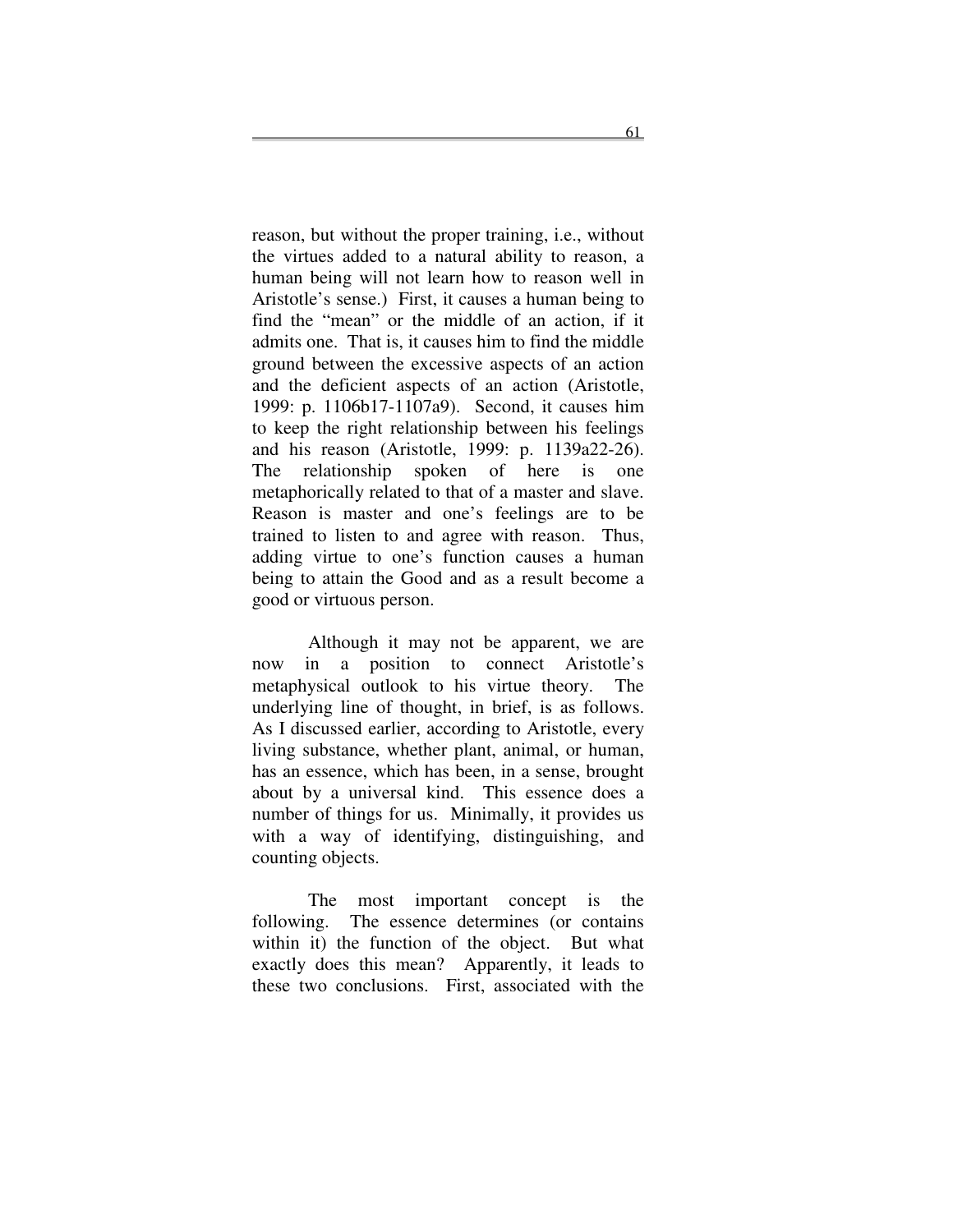function of an object is its distinctive natural goal or *telos*. By understanding the *telos* of a substance, we understand how it actually acts. For example, in the case of plants, the function is growth and nutrition. In the case of animals, the function is sense perception. And the same reasoning applies equally to humans. The function of a human is to live a life of reason and study. Second, by understanding the distinctive natural *telos* of a substance, we are provided a standard for evaluating its activity and development. This statement means that the function also acts as the basis for our understanding of the Good for each substance because the Good of each is tied to its function.

#### **The Rejection of Aristotle's Metaphysics**

I will now turn to the following issue. DesJardins points out that scholars from at least the 17th century essentially reject the notion that there is any single, nonarbitrary *telos* for man. One consequence of this rejection has led many scholars to ignore the role of the virtues in ethical theory. As DesJardins makes clear, the virtues no longer play an important role but are merely given a "position alongside sentiments and feelings as being part of the noncognitive, and therefore arbitrary and subjective, side of morality" (DesJardins, 2001: p. 97-98).

The question we must ask ourselves now is why 17th century scholars became disenchanted with the concept of a *telos*? But this is not all. We must also ask why the rejection of a *telos* ultimately led to the demise of the virtues? The answer to both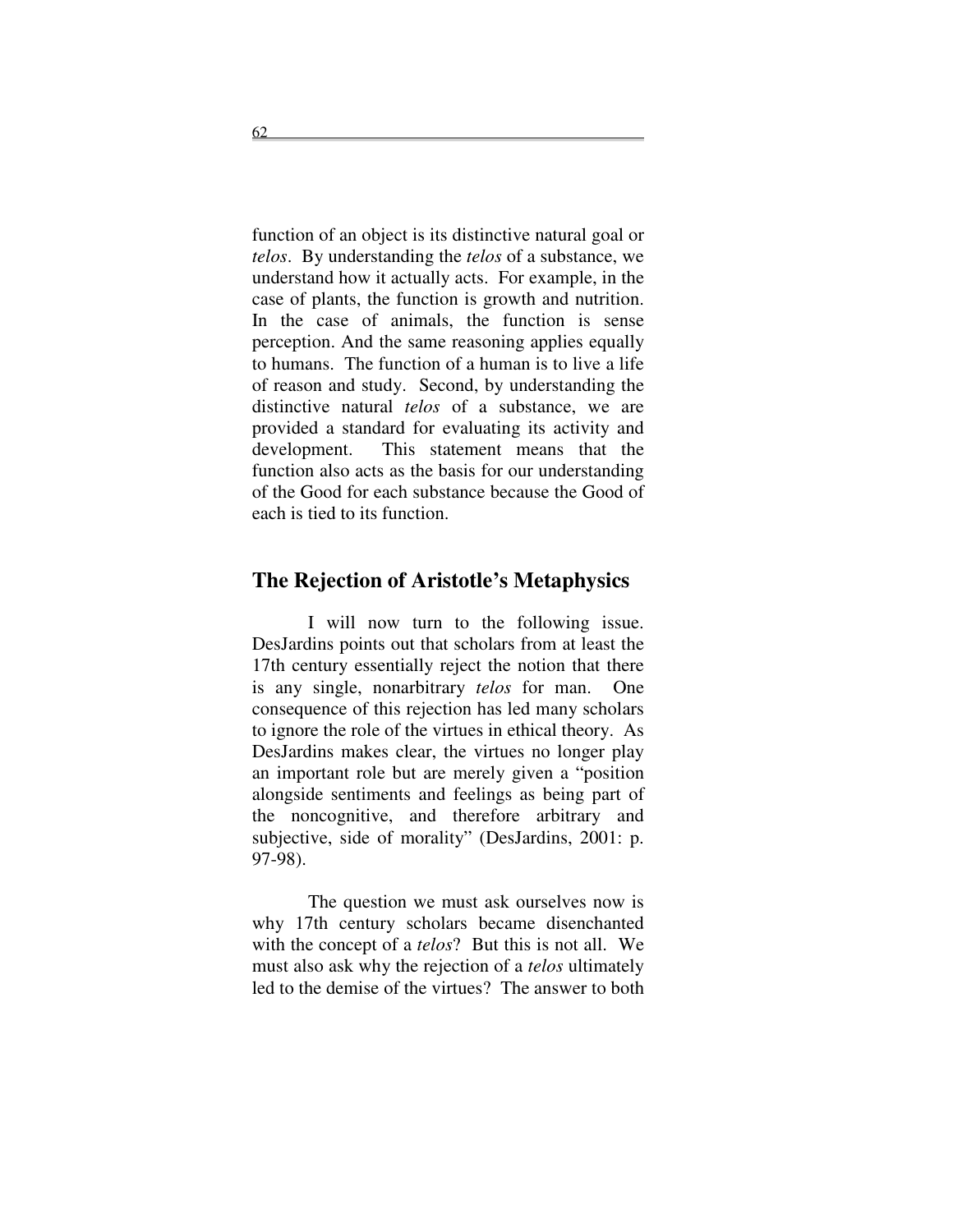of these questions, as I will soon show, is tied to the *rejection* of Aristotelian universal kinds and essences and to the *acceptance* of an atomistic outlook on the universe initially described as *corpuscularism*. I will now turn to this discussion.

Largely, two 17th century scholars led the attack against essences: Sir Robert Boyle (1627- 1691) and John Locke (1632-1704).9,10 For the purposes of this essay, I will concentrate primarily upon Locke's arguments against the Aristotelian world-view and supplement Locke's argument with Boyle's views when needed.

While Locke's discussion of essences occurs throughout all four books of the *Essay*, the most concrete discussion of the nature of essences occurs in Book Three of the *Essay*, and in particular within his inquiry into the nature of language. Locke asks why, if we assume that all things that exist are particular, we come to use general terms (Locke, 1973: p. III. iii. 1). For Locke, such a question is important because he wants to show that the Scholastics' insistence that if there are no (Aristotelian) universal concepts, there would be no general terms is mistaken. He makes several points, two of which are relevant for our purposes.

First, in Chapter Three, Locke points out that since all things that exist are particulars, it is reasonable to assume that the terms in our language should be particular too. But this is not the case. The greatest numbers of words are actually general terms (Locke, 1973: p. III. iii. 1). Next, Locke attempts to answer the question of how general words and ideas come to be formed (Locke, 1973: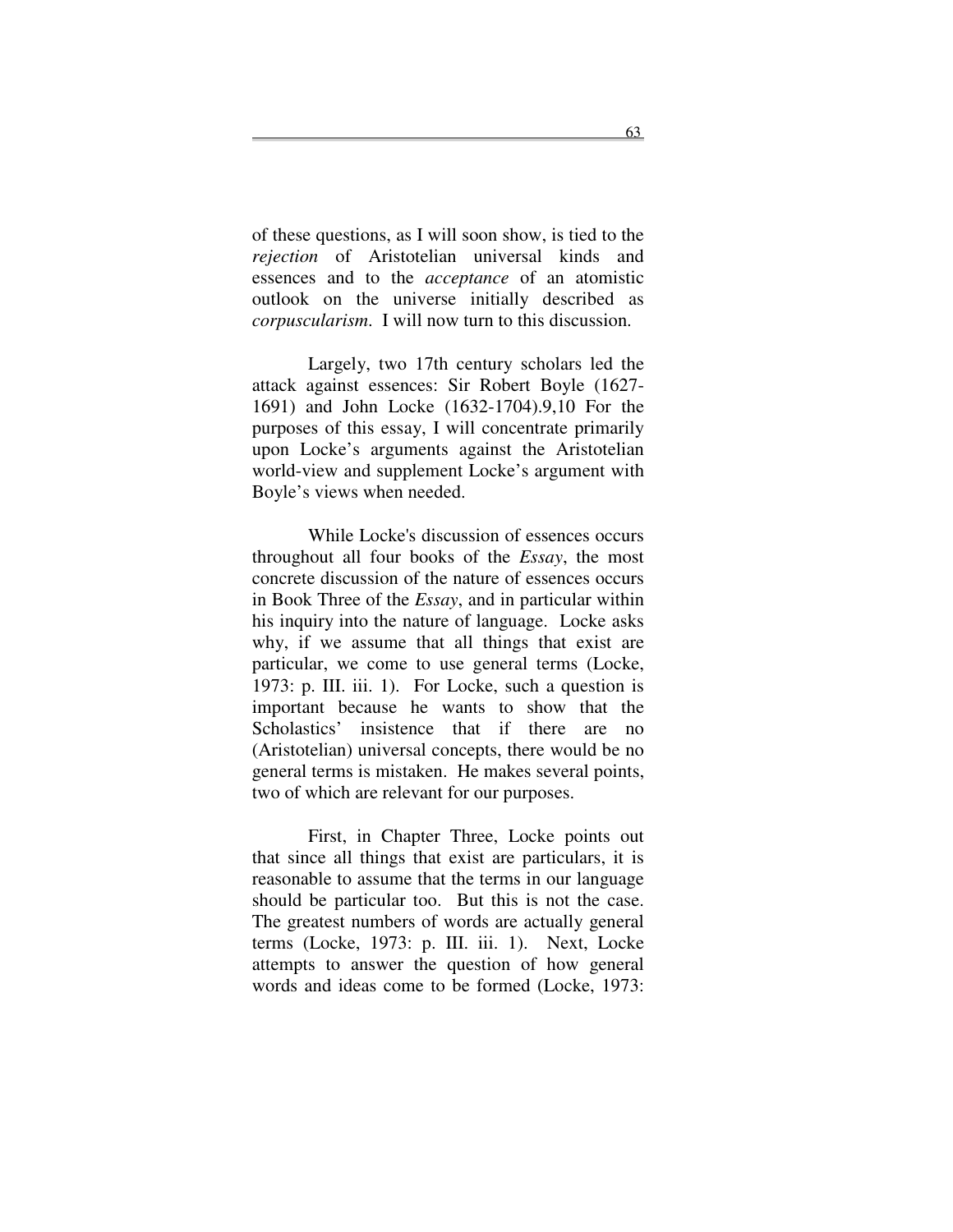p. III. iii. 6). He suggests that there are two competing views of how general words come about. The first, which Locke only briefly alludes to, is that we have general ideas because there are *general natures*. Although Locke never says what he means by this term, A. C. Fraser points out, in his own edition of the *Essay*, that we should understand Locke as attacking the realist view of universals in this passage (Fraser, 1959: p. 16). According to this view, among the set of facts belonging to the world is the "substantial reality of universal natures" which exist independently of our beliefs about them.

Locke, then, sets in opposition to the realist position a view, which may be characterized as "definition by abstraction."11 This expression means that people enlarge their ideas through learning to recognize common elements that are associated with different things. People begin, as children, with a sense of particulars. With the acquaintance of others and the enlargement of our experience, however, we begin to see that the terms we used to refer to only one individual have other referents also (Locke, 1973: p. III. iii. 7-9).

At the end of his account of how general words and ideas come to be formed, Locke's attack against the metaphysical assumption of the competing realist view becomes apparent: "[T]o return to general Words, it is plain, by what has been said, That *General and Universal*, belong not to the real existence of things; but *are the Inventions and Creatures of the Understanding*, made by it for its own use, *and concern only Signs*, whether Words, or *Ideas*" (Locke, 1973: p. III. iii.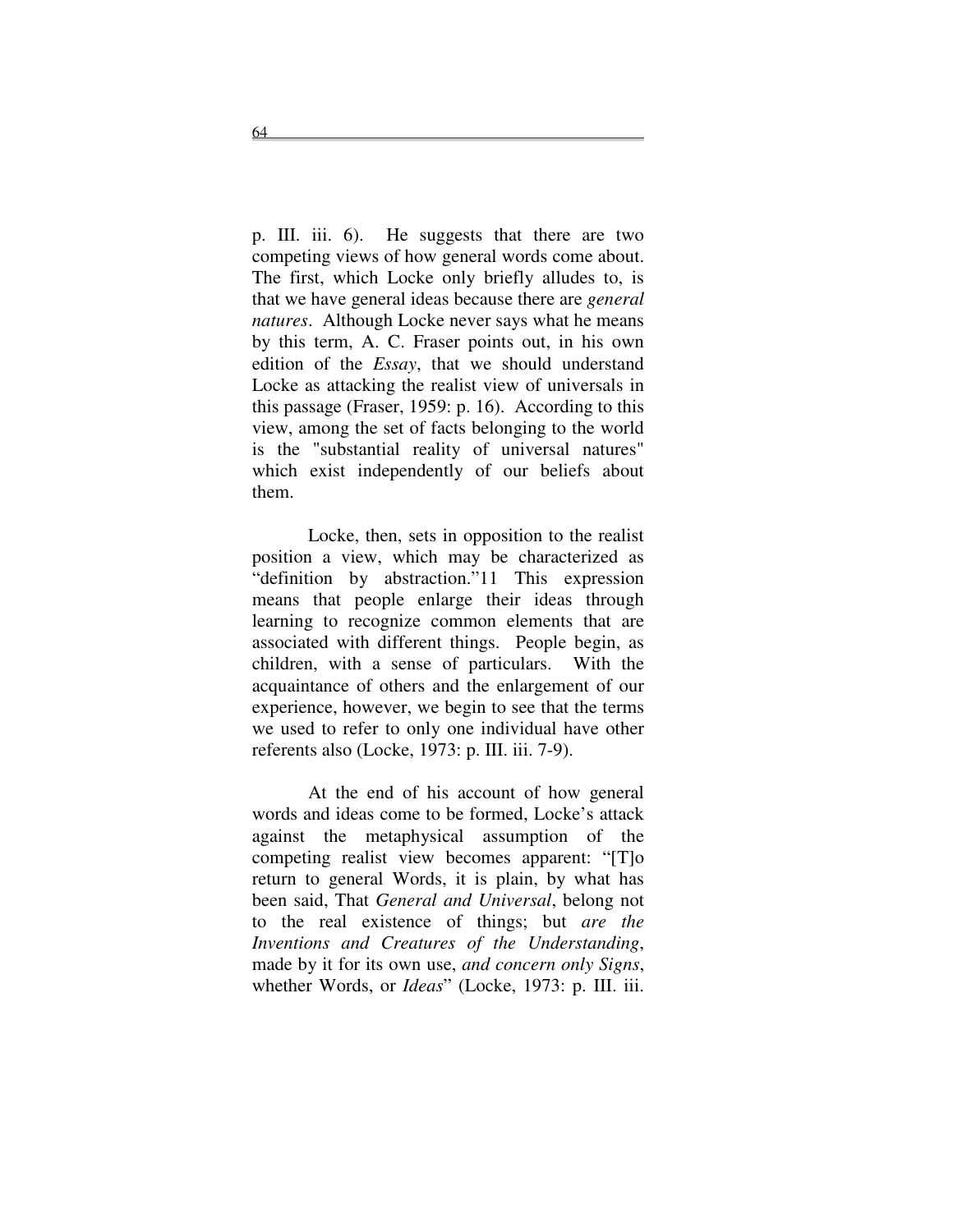11). This quotation suggests that the appeal to some metaphysical status for universals presupposes that such an assumption is an essential part of our explanation of our having "general" ideas. But for Locke, at least, we do not need to posit the metaphysical existence of general natures or universals. The best explanation for the existence of these impressions of complex ideas is not the existence of general natures "but in the leaving out something, that is peculiar to each Individual; and retaining so much of those particular complex *Ideas*, of several particular Existences, as they are found to agree in" (Locke, 1973: p. III. iii. 9). General and universal natures, then, belong not to the real existence of things.

Immediately after these remarks, Locke runs an argument against the Scholastic view of universals and essences. His argument, in brief, is as follows. According to Locke, when we analyze both what the Scholastics call the essence of a species and our abstract ideas that general words signify, we realize that their natures are *qualitatively* the same. That is, both Locke and the Scholastics agree that general ideas are complex abstract ideas and omit the individuality that particular ideas possess. Since there is no qualitative difference concerning the nature of these abstract ideas, Locke draws the inference that the essence of sorts or species must also be formed the same way that he thinks abstract ideas are formed: "From whence it is easy to observe, that the essences of the sorts of things, and consequently the sorting of Things, is the Workmanship of the Understanding, since it is the Understanding that abstracts and makes those general Ideas" (Locke,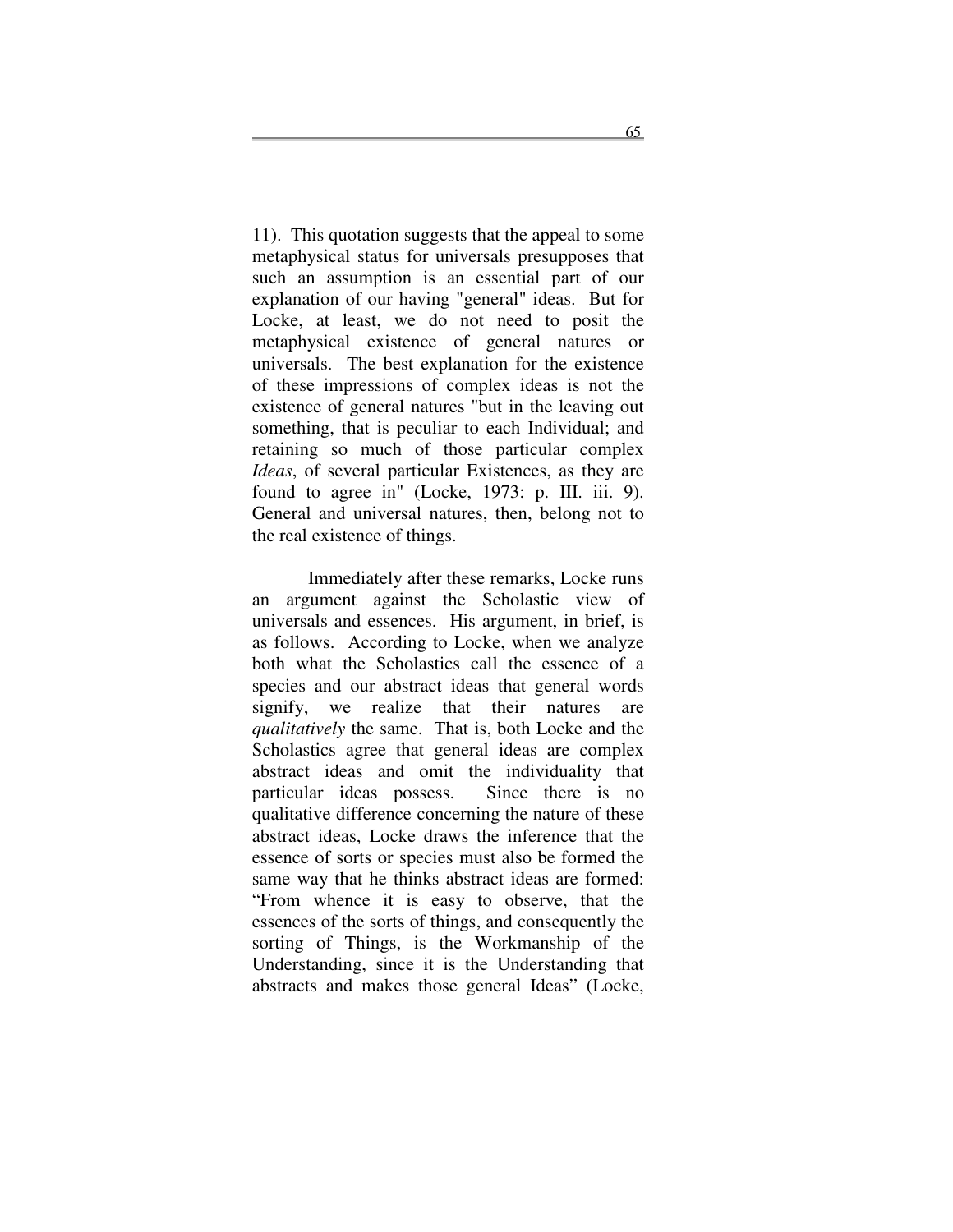1973: p. III. iii. 12). In other words, Aristotelian universals are not needed to explain why we have general ideas and terms. The ideas of species are formed the same way our abstract ideas are formed: our minds create them.

In the rest of this chapter, Locke does basically two things. He continues his attack against the Scholastic view of essences, and he offers an account of the signification of the term essence.

First, Locke tells us what essences are not. Essences are not the sort of things of which there are just a certain number. This distinction refers to the Scholastic doctrine that there are only a finite number of essences that exist, which account for all the different species that exist. In fact, the ones that do exist act like "molds," or as Locke writes, "wherein they do exactly every one of them partake, and so become of this or that *Species*" (Locke, 1973: p. III. iii. 17).

Locke also adds that such a view has greatly perplexed the knowledge of natural things. Although Locke does not spend much time on this point, Boyle discusses this doctrine at length and arrives at the same conclusion. The controversy, as Boyle describes it, concerns "whether or not the forms of natural things . . . be in generation *educed*, as they speak [i.e., the views of the Scholastics], out of the power of the matter" (Boyle, 1991: p. 53-54). Boyle responds with three different arguments, one of which is particularly interesting: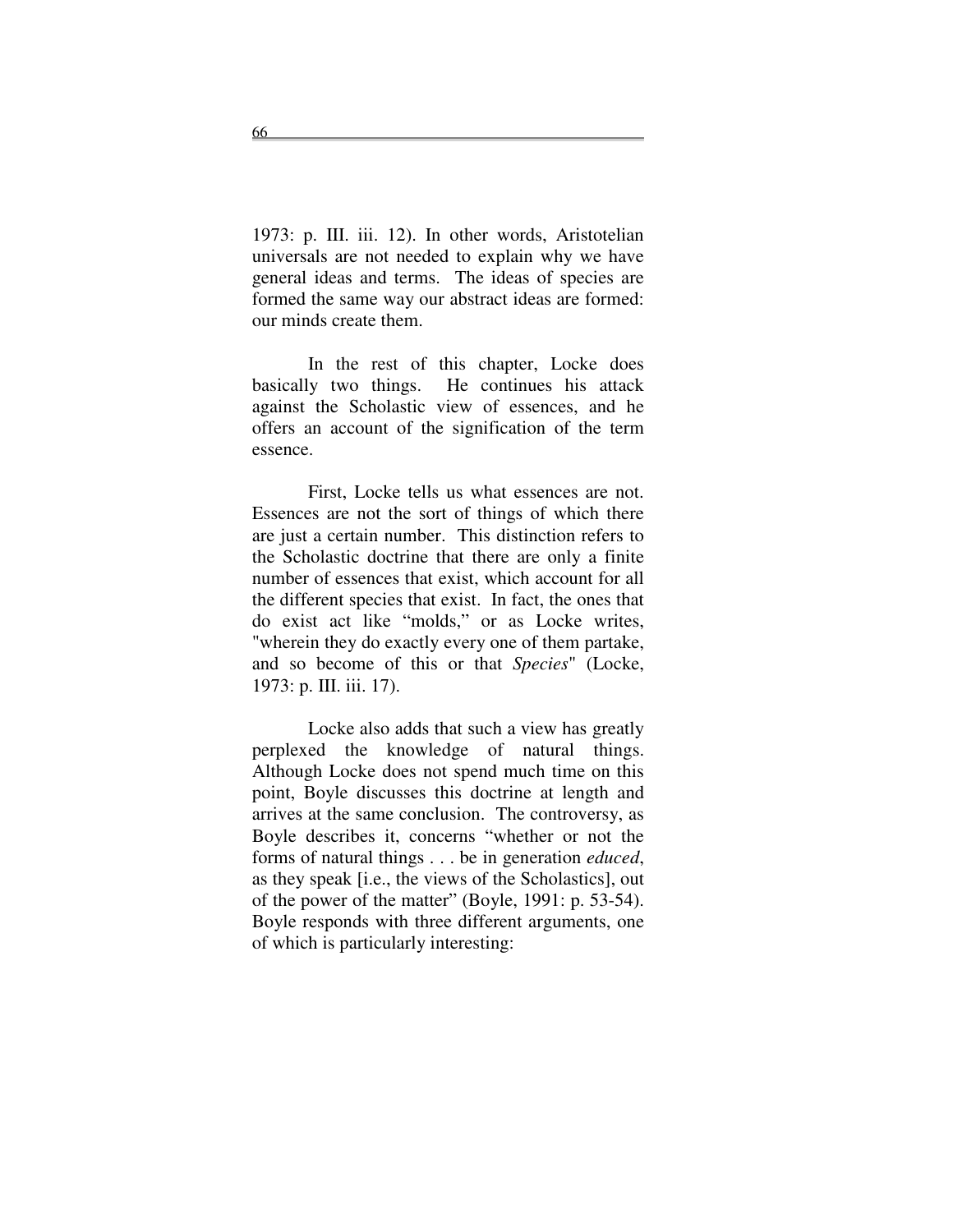For if the form produced in generation be, as they would have it, a substance that was not before to be found anywhere out of that portion of matter wherewith it constitutes the generated body, I say that either it must be produced by refining or subtiliating some parts of the matter into form, or else it must be produced out of nothing -- that is, created (for I see no third way how a substance can be produced *de novo*). (Boyle, 1991: p. 56)

Boyle denies both disjuncts. He denies the former disjunct first by pointing out that if it is true, then the form will indeed be a substance because matter, however subtiliated, is still matter (Boyle, 1991: p. 56). But the Scholastics cannot accept this concept because they also "teach that the form is not made of anything of the matter" (Boyle, 1991: p. 56).

Boyle turns next to the latter disjunct mentioned above: "But if they will not allow, as indeed they do not, that the substantial form is made of anything that is material, they must give me leave to believe that it is produced out of nothing, till they show me how a substance can be produced otherwise, that existed nowhere before" (Boyle, 1991: p. 56). He denies this disjunct by pointing out that since no one believes, neither he himself nor the Scholastics, that a natural agent has the power to create matter, why, then, would we believe that it could create something like a form out of nothing:

> And since it is confessed on all sides that no natural agent can produce the least atom of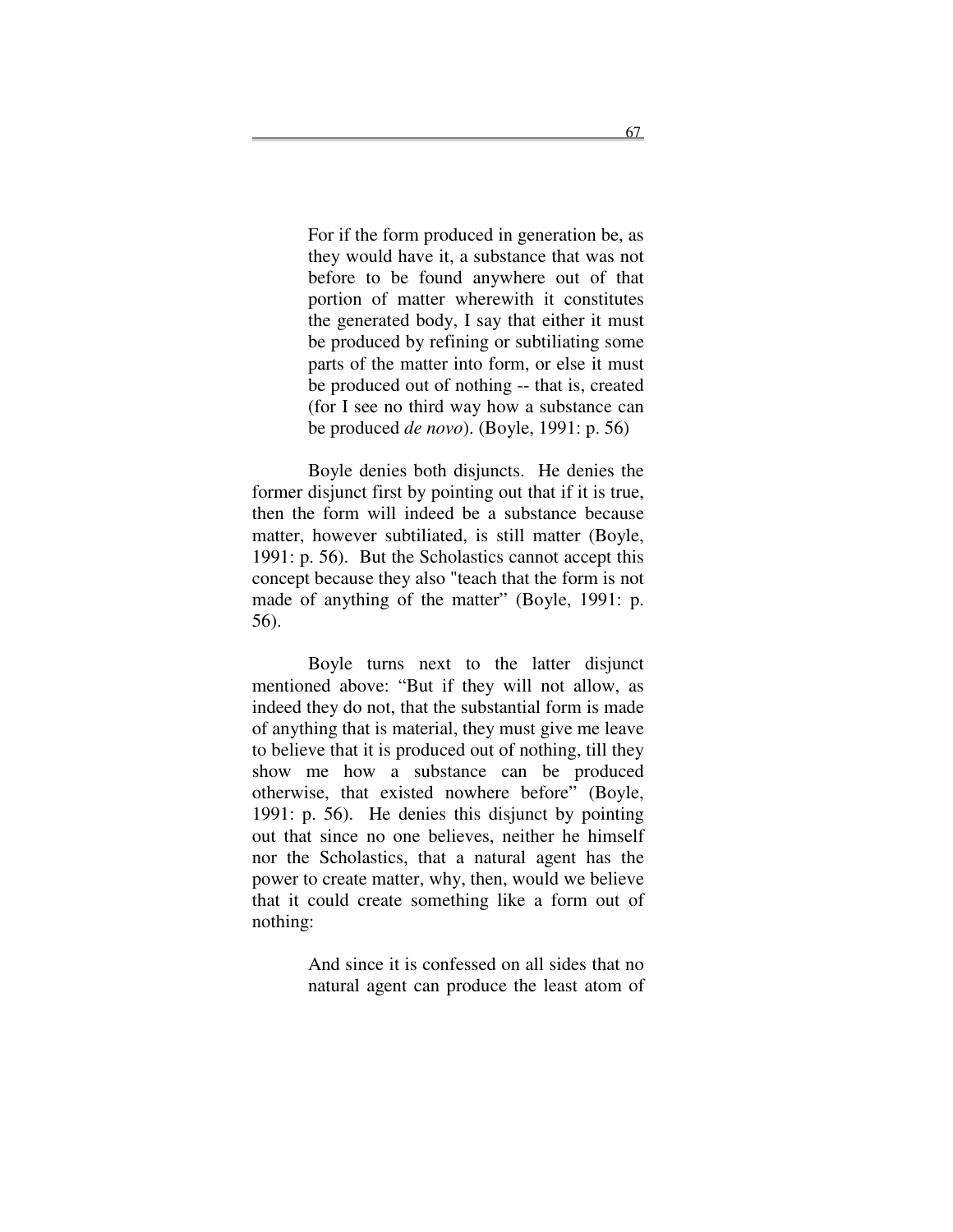matter, it is strange they should in generation allow every physical agent the power of producing a form -- which, according to them, is not only a substance but a far nobler one than matter -- and thereby attribute to the meanest creatures that power of creating substances which the ancient naturalists thought too great to be ascribed to God himself, and which indeed is too great to be ascribed to any other than him; and therefore some schoolmen and philosophers have derived forms immediately from God, but this is not only to desert Aristotle and the Peripatetic philosophy they would seem to maintain, but to put Omnipotence upon working I know not how many thousand miracles every hour, to perform that (I mean the generation of bodies of new denominations) in a supernatural way which seems the most familiar effect of nature in her ordinary course. (Boyle, 1991: p. 56-57)

In the end, Boyle writes that such doctrines are so inexplicable that it is no wonder many men have worked so hard to explain such problems: "[T]he manner how forms are educed out of the power of the matter, according to that part of the doctrine of forms wherein the Schools generally enough agree, is a thing so inexplicable that I wonder not it hath put acute men upon several hypotheses to make it out" (Boyle, 1991: p. 54).

After Locke tells us what essences are not, he states what they are. First, all natural things have a "real . . . Constitution of their . . . Parts" (Locke,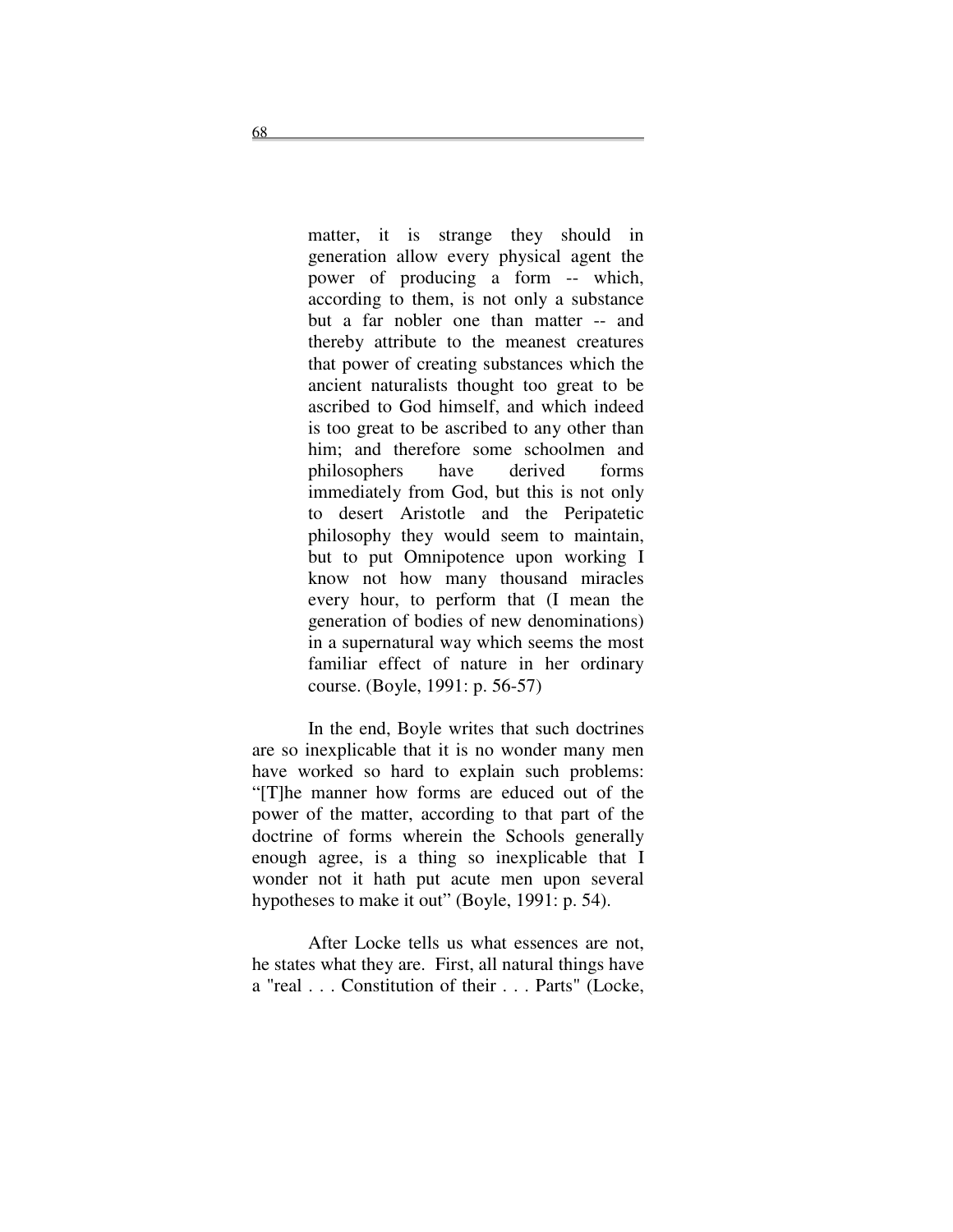1973: p. III. iii. 17). By using the term "real," Locke appears to be setting his view apart from those who might teach that being or existence is somehow dependent upon knowing it. Of course, this concept applies directly to the human consciousness, but for Locke it may even apply to God. In fact, Boyle writes that God created matter and put it into motion (Boyle, 1991: p. 69). Locke also mentions that these real things, whatever they are, are made up of parts. This statement refers to the Corpuscularian doctrine that everything can be reduced to matter in motion. Indeed, as Boyle teaches, "the matter of all natural bodies is the same, namely, a substance extended and impenetrable" (Boyle, 1991: p. 50).

These parts, however, are "unknown [and] insensible" (Locke, 1973: p. III. iii. 17). Here we must not take Locke to mean that the terms "unknown" and "insensible" are two separate predicates modifying the term "parts." Instead, Locke is arguing that the corpuscles are unknown in the sense of being directly imperceivable. But this does not mean that Boyle and Locke were not convinced that there was no evidence at all for the existence of corpuscles. The reason is that both Locke and Boyle believed that corpuscles were needed to explain why objects interact with our senses the way they do; i.e., corpuscles causally contribute to those things, which causally interact with our senses.

Locke's example of this reasoning is mentioned in this passage. The corpuscles of which each object are made up are the best explanation for why we can empirically perceive the sensible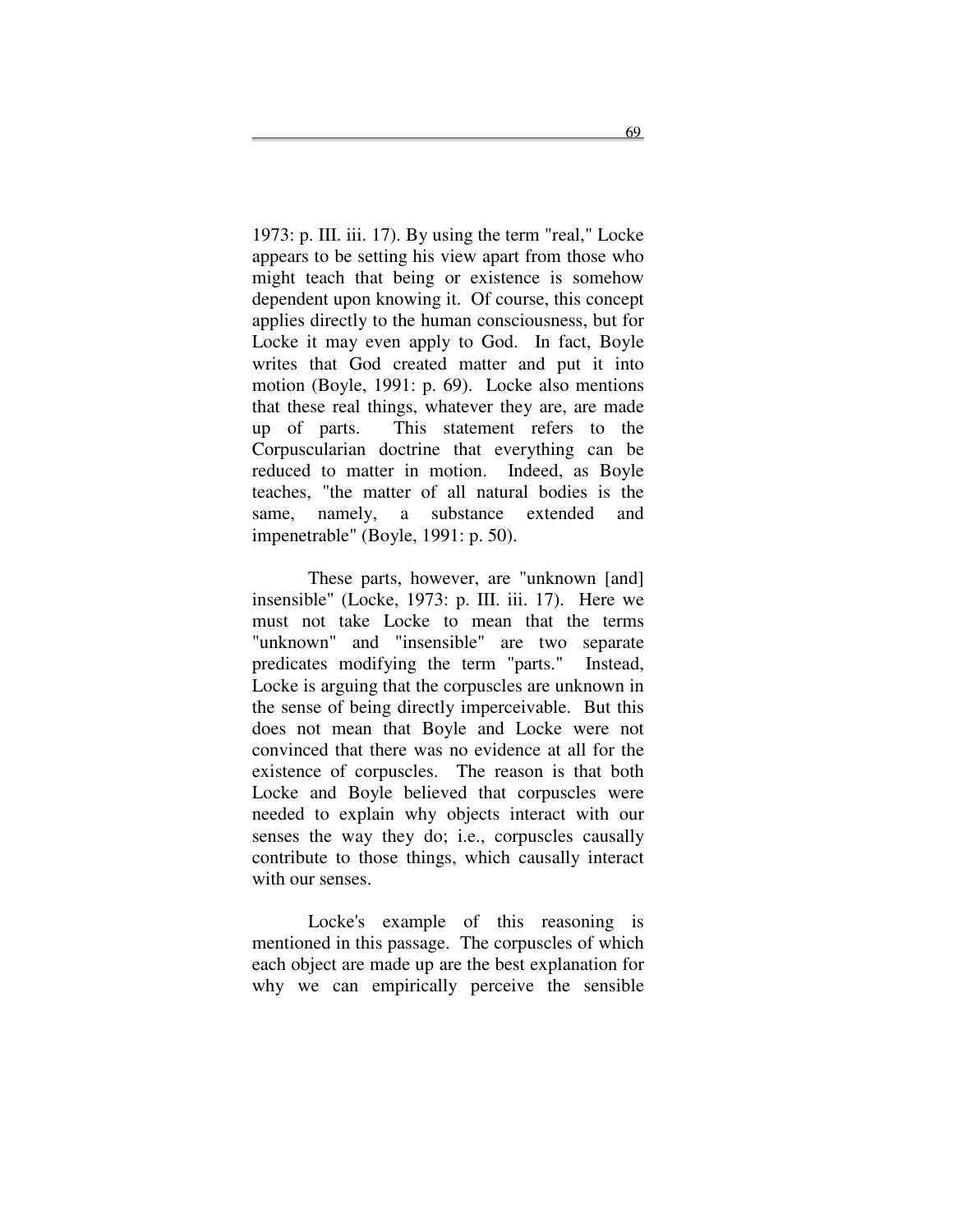qualities which he says "flow from" the corpuscles. These sensible qualities, as Locke relates, are what "serve us to distinguish them [i.e., each object] one from another, according as we have Occasion to rank them into sorts, under common Denominations" (Locke, 1973: p. III. iii. 17).

Although Boyle talks in these terms, he also describes many interesting experiments and makes clear that the results of the experiment are best explicated in terms of corpuscles and not substantial forms. One such experiment, perhaps the easiest to understand, involves turpentine.

Boyle attempts to show that if we assume that turpentine is a substance which occurs naturally and has its own substantial form, which gives it its being and denomination and from where all its qualities are supposed to flow, then if we could reproduce the turpentine which has been deprived of its substantial form, this would show that turpentine exists by a modification of the matter it consists of, and not by a substantial form. And indeed, as Boyle's experiment seems to show, after it is broken down into its parts, it can be recreated into the very substance from the parts it had been broken down into. In fact, Boyle reports that the turpentine was "so well reunited to the more fugitive parts of the concrete, that there is scarce any that by the smell, or tasted, or consistence, would take it for other than good and laudable turpentine" (Boyle, 1991: p. 96).

Having laid out why Locke and Boyle reject the existence of essences, we are now in good position to talk about the implication this discussion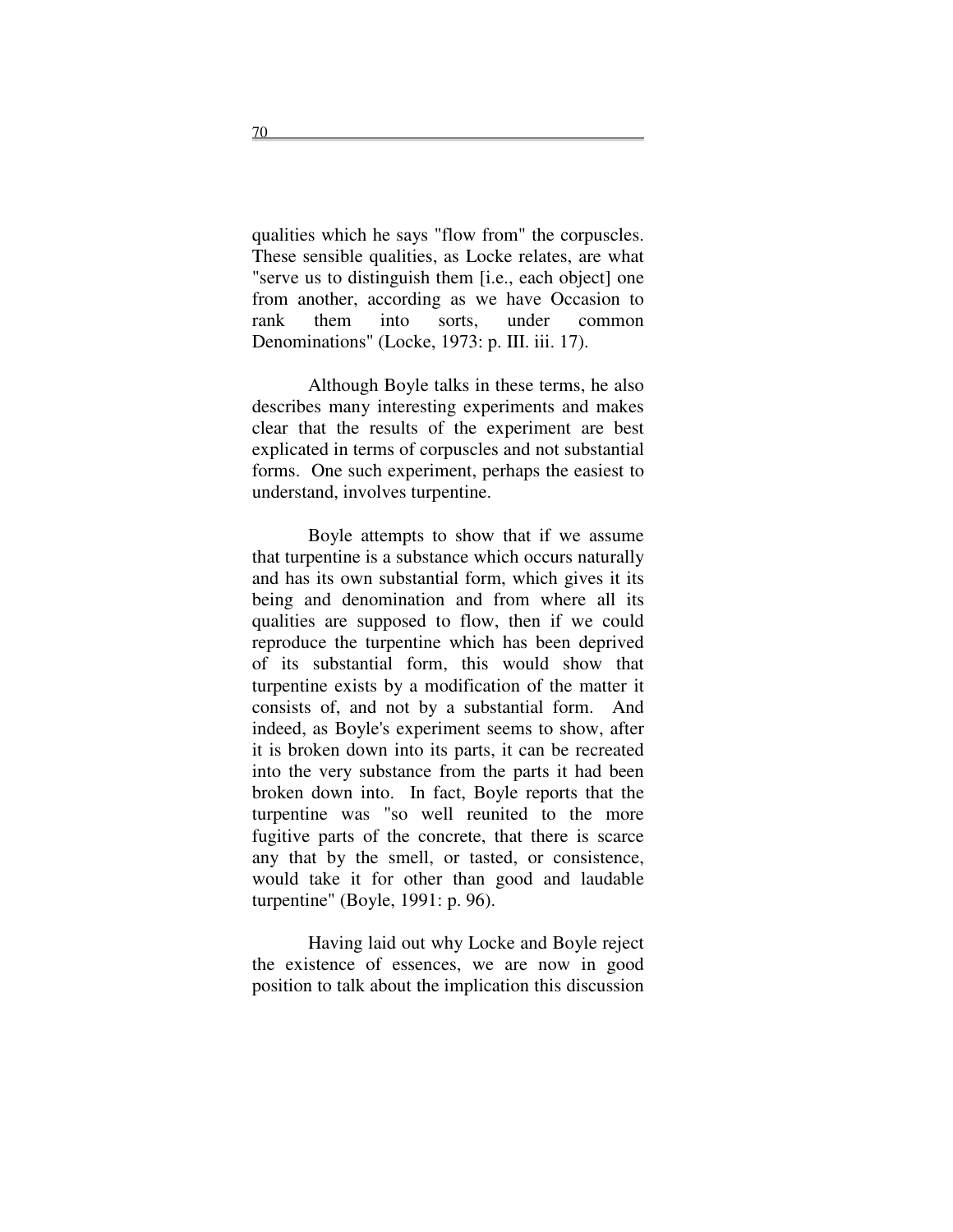has for the existence of a non-arbitrary, human *telos* and why this ultimately leads to the demise of the virtues. I will discuss the matter of the *telos* first.

As I mentioned earlier in the first part of this essay, the *telos*, or end of a substance, is causally connected to the essence it receives. Roughly put, the argument against the existence of a *telos* goes something like this. If there are universal kinds, then there are substances that are partitioned into discrete particulars by a universal kind. If there are substances that are partitioned into discrete particulars by universal kinds, then the substance will have a corresponding immanent essence. However, according to Locke and Boyle, the unhappy situation is that substances do not have immanent essences that correspond to a universal kind. Therefore, there are no substances that are partitioned into discrete particulars by universal kinds, and there are no universal kinds. That is, there are no universal formulas of a species or a *telos*.

Although I believe that Locke understood what the upshot would be for final causation if we reject essences, he merely hints at this conclusion. However, Boyle actually addresses this point.

Again, as I noted, Boyle defends a corpuscular view of the world, which favors scientific explanation in terms of efficient causes and is Locke's major source for this theory. Although Boyle does not discuss the role of final causes in *The Origin of Forms and Qualities according to the Corpuscular Philosophy*, he addresses this topic in the following books written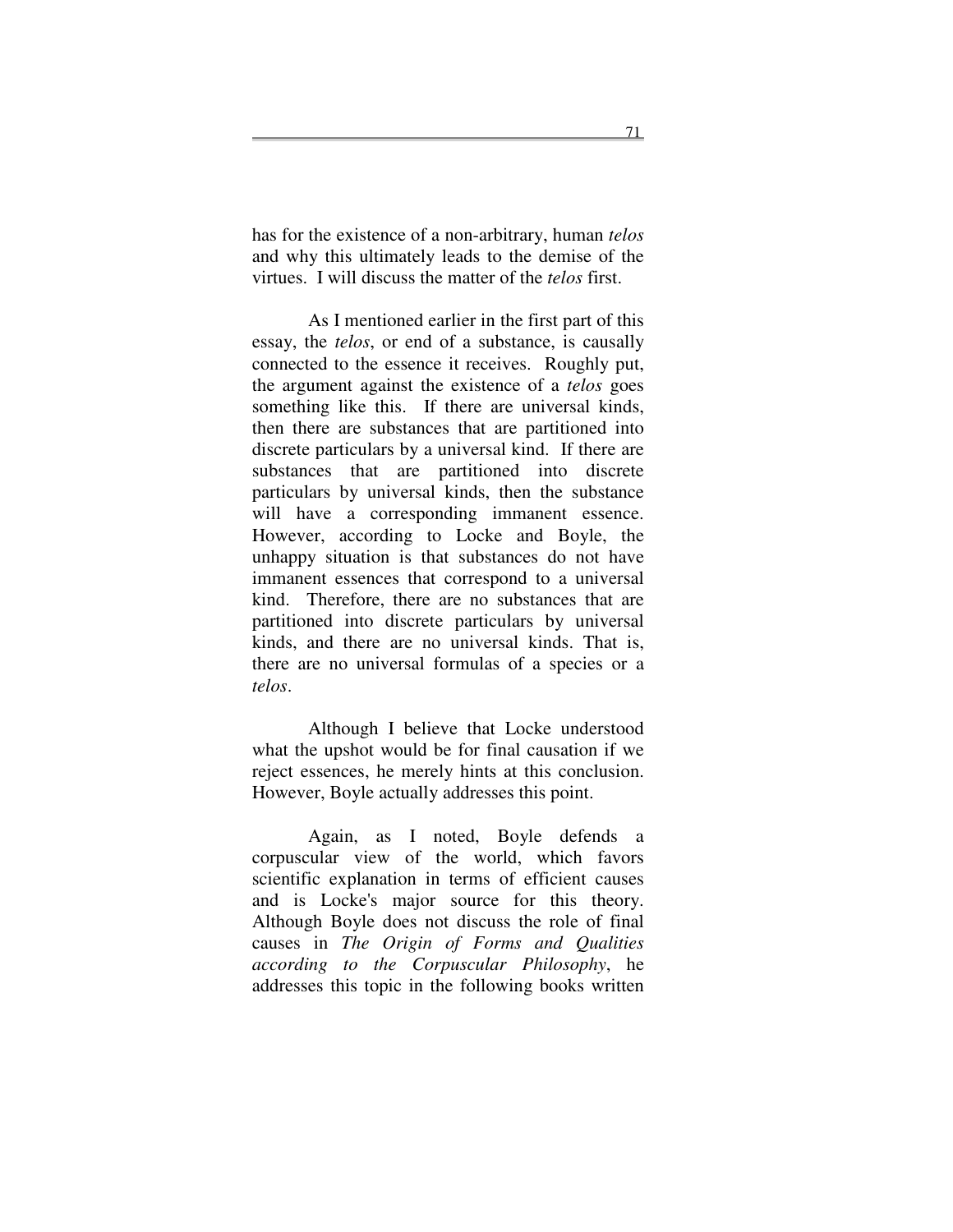roughly twenty years after the publication of the *Origin*: *A Disquisition about the Final Causes of Natural Things* (Boyle, 1772: p. 392-452) and *Advice in Judging of Things Said to Transcend Reason* (Boyle, 1772: p. 447-469). In both of these works, he dispenses with imminent final causes, the kind spoken of earlier. However, as John Colman correctly points out, even though Boyle accepted the corpuscular theory, he interprets Boyle as not ruling out completely the role of final causes in explanations (Colman, 1983: p. 241). According to Boyle, it is possible to understand the mechanical operations of things in terms of their final causes, as God has assigned them through divine revelation: "[N]onetheless, such things can still be said to have ends in the sense that they may be instruments serving the purposes formulated by intelligent beings. As God is creator of the universe, it is reasonable to suppose that everything in it fulfills purposes, which He intends" (Colman, 1983: p. 241).

This is an important response, but it can be seen to be unsatisfactory. The reason is that the roles that God assigns are arbitrary roles that do not have any basis in nature whatsoever. This conclusion means that one cannot look to nature as Aristotle prescribes to discover those roles. Instead, one must look to Divine Revelation to discover them. But now the problem should be apparent. Final cause explanations depend upon the relationship between natural and supernatural explanations. Such an affiliation can hardly be satisfactory to a modern scientific outlook.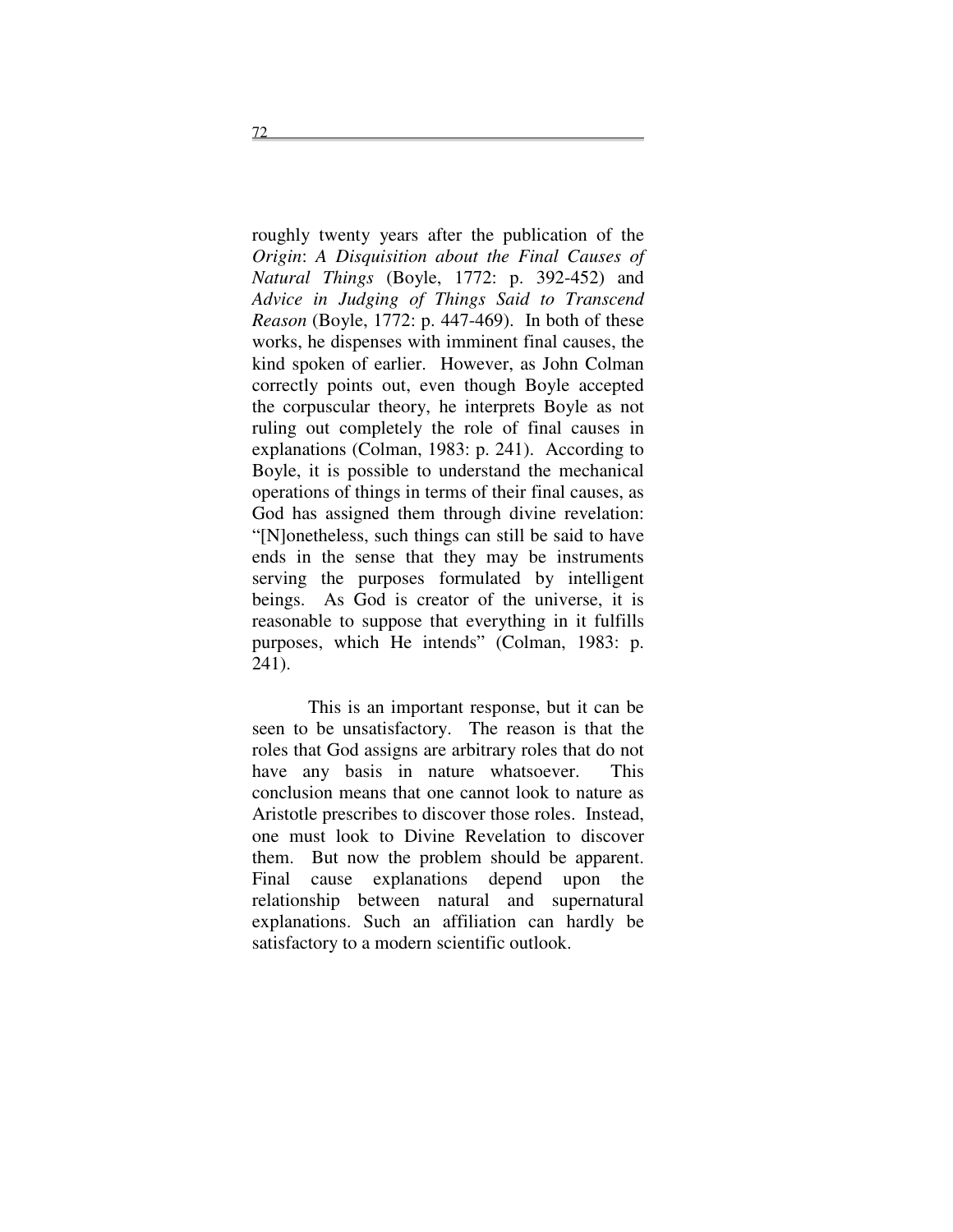Having given some reasons why we should dispense with the notion of a *telos*, we must ask ourselves what is to become of the virtues? Without a non-arbitrary *telos* that applies to all (well-formed) humans, according to DesJardins, it does not make sense to discuss the universal applicability of virtue or vices. Let me discuss why this assertion is true.

From a Scholastic or an Aristotelian point of view, the ascription of a virtue or vice to an individual relies heavily upon the metaphysical machinery necessary to make that statement true. For example, suppose we consider the statement, "John is courageous." From Aristotle's point of view, what is needed to make this statement true? There are two things. First, its truth depends upon what the statement says and, second, upon whether it mirrors or corresponds to a non-linguistic structure (Loux, 2002: p. 26). The first condition is a requirement to ensure that the sentence is capable of being either true or false. In other words, the sentence must express a simple basic fact in the declarative mode. The second condition requires that the truth-value of the sentence can be tested against the world. That is, it is true only if the nouns in the statement match up to the world. Of course, as Loux points out, this statement means that not only should the subject term correlate to something in the world, but also the adjective in the predicate should correlate to some sort of structure in the world (Loux, 2002: p. 26). In other words, the predicate term 'courageous' must correspond to a universal – the virtue of courage.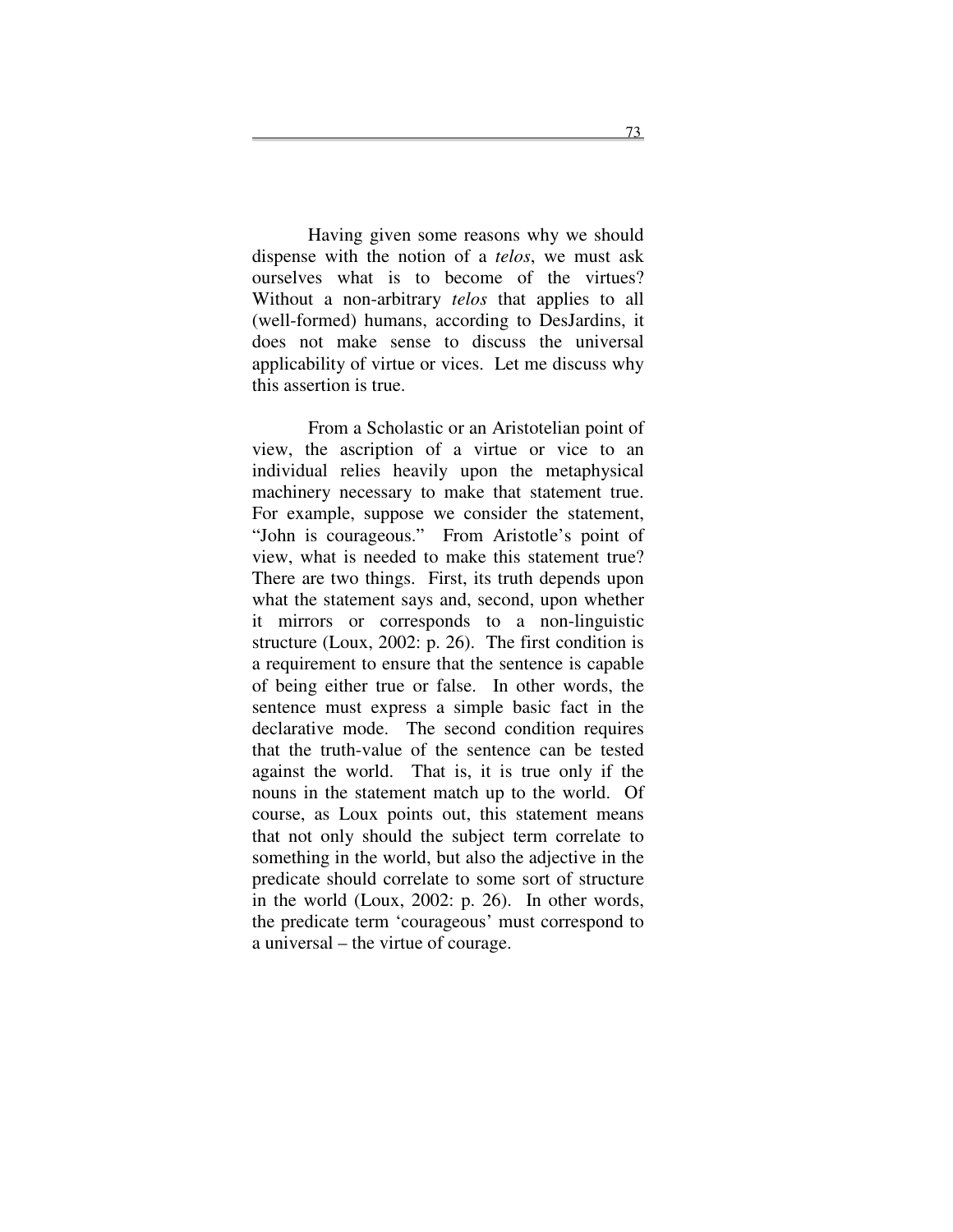Notice what happens now. Suppose we rid the world of the metaphysical machinery to support the truth conditions just mentioned. That is, suppose, as Locke and Boyle do, that there are no universal kinds and no corresponding essences. What do we have left? According to the Aristotelian or the Scholastic, a statement ascribing courage to John is a descriptive statement that can be corroborated by the world only if it matches up correctly. However, according to DesJardins, without the presence of a universal, claims that ascribe a virtue to an individual are no longer verifiable by the world; instead, they are prescriptive in nature and reflect our sentiments and feelings about John's actions. They reflect our own subjective approval for such actions and perhaps expose a recommendation that others achieve the same virtue.

#### **The Challenge to Virtue Theory**

So far my discussion has concentrated on showing why DesJardins's view about the demise of the virtues is plausible. I agree with this outlook as well. Additionally, I have attempted to formulate why this view fell out of favor in the 1700's. As I attempted to show, Aristotle's views are connected together in such a way, that if you remove one piece of his theory, e.g., immanent essences, the whole argument falls in on itself. Such was the attack of Locke and Boyle.

Nevertheless, even though DesJardins is conscious of this point, he still recommends a return to a virtue-centered morality. What does he have in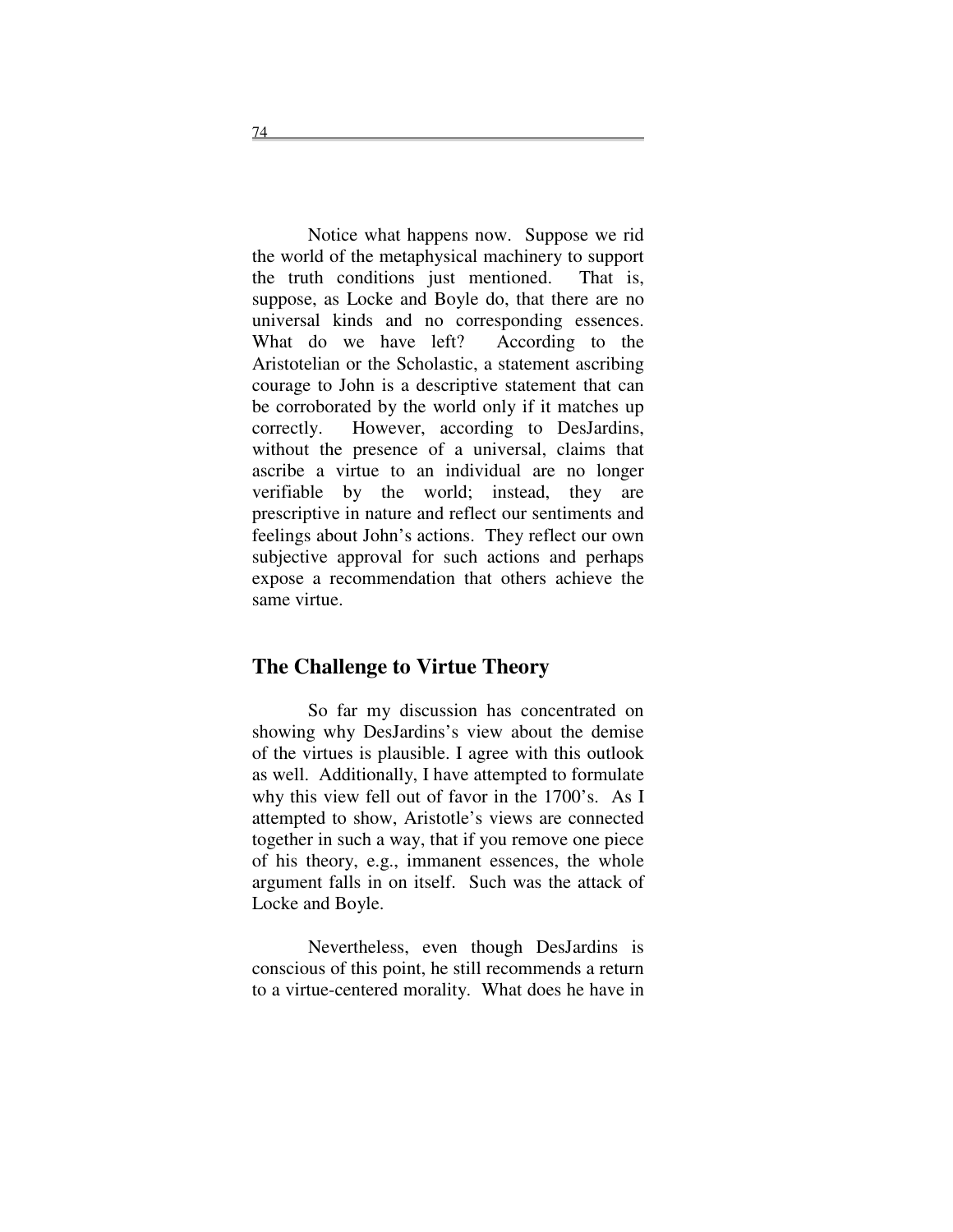mind? Is he recommending a return to an Aristotelian outlook? Or is he recommending that we merely attempt to formulate, in a sense, a *new* non-arbitrary telos for humankind?

Let us suppose momentarily that he means to argue for the first option. If this is true, then he is burdened with the position of arguing that we should return to an outlook that is outdated and, as some argue, a point of view fraught with numerous and unmanageable problems, like the ones discussed earlier. Even though he mentions Aristotle by name, it is my opinion that Aristotle's theory is not what he has in mind.

Perhaps what he means is something like the second option. If this conclusion is true, then he appears to be recommending an alternative approach to a virtue-centered morality and one that still makes use of a non-arbitrary *telos*. Let us suppose for the moment that this is his viewpoint, (and I do indeed think that this is what he intends). The following question immediately arises. What metaphysical machinery, if any, is needed to support the existence of a non-arbitrary human *telos*? I will now turn briefly to that question.

The answer to this question really depends on what he wants to accomplish. I imagine that since DesJardins wants to formulate a non-arbitrary *telos*, he wants to avoid embracing a non-cognitivist analysis of virtue claims. This means that he must want to avoid arguing that virtue claims are merely a reflection of our attitudes and feelings. Some might put the point this way. He would want to avoid saying that virtue claims are merely world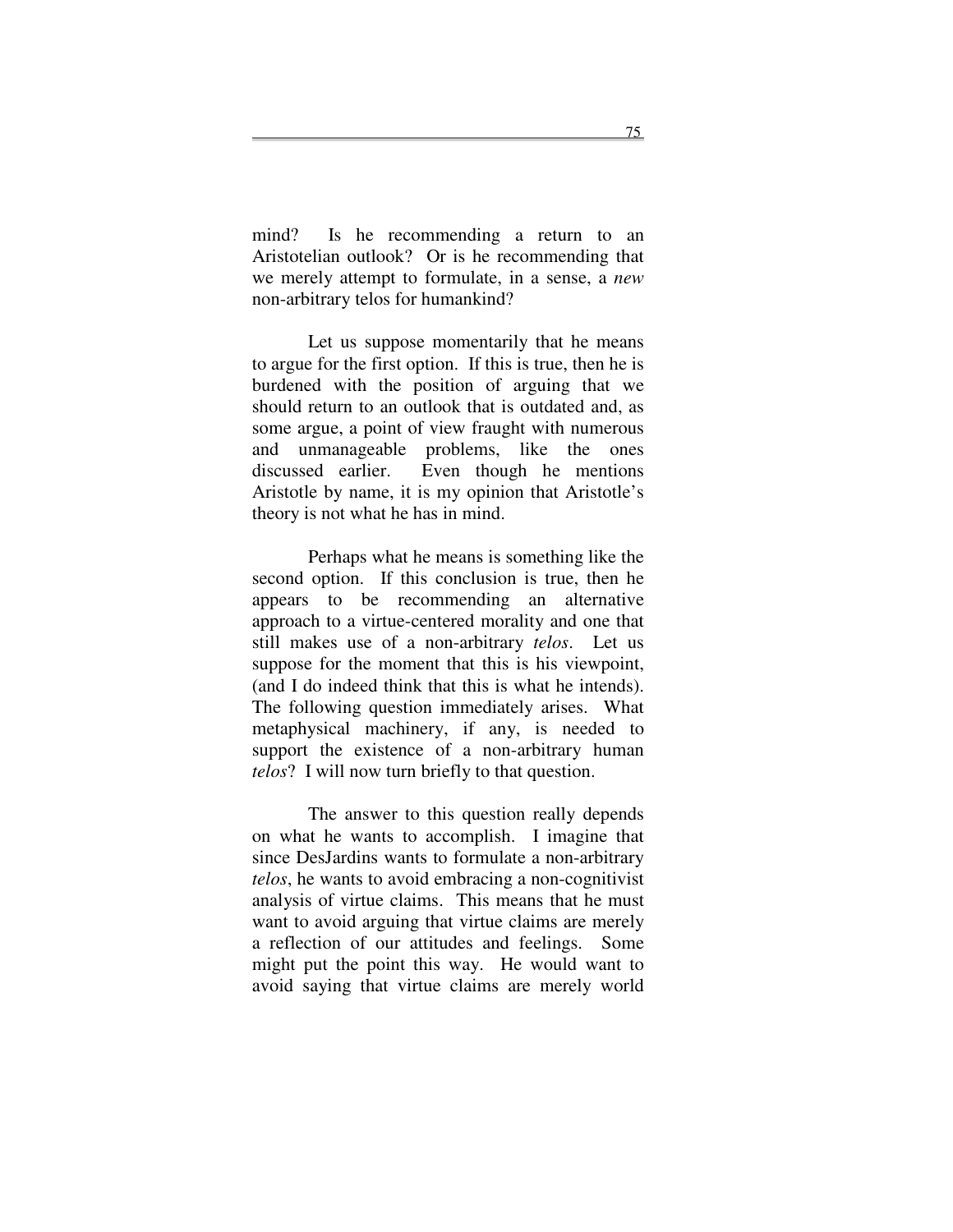correcting instead of world corrected. I also imagine that he wants to avoid holding to the view that the claims about virtue and vice, despite being truth-valued, are nevertheless all false (Sayre-McCord, 1988: p. 5). In other words, he would want to avoid implementing an error theory about virtue claims.

Additionally, I imagine that his commitment to a non-arbitrary *telos* may motivate him to avoid articulating, what Geoffrey Sayer-McCord calls, *idealism* (Sayre-McCord, 1988: p. 7-9). This term means that he would want to avoid saying that although virtue claims, when literally construed, are literally true or false; the truth-values of virtue claims depend on someone's attitude toward them (Sayre-McCord, 1988: p. 16). Avoiding this view would also make it impossible to embrace two versions of idealism, viz., *subjectivism* and *intersubjectivism* (Sayre-McCord, 1988: p. 16- 19).12

Although the spirit of DesJardins's point of view may motivate him to avoid the positions I just (albeit briefly) outlined, what standpoint seems consistent with his project? Barring any other competing views I have neglected to mention, the strongest and most rigorous view would be *moral realism*. On this view, he would attempt to defend three theses. First, it would be necessary to defend *moral cognitivism*, which means that a moral claim, and in DesJardins's case, claims about moral virtues, is literally true or false. Second, he would have to defend the view that some of these claims are literally true. Finally, he would have to defend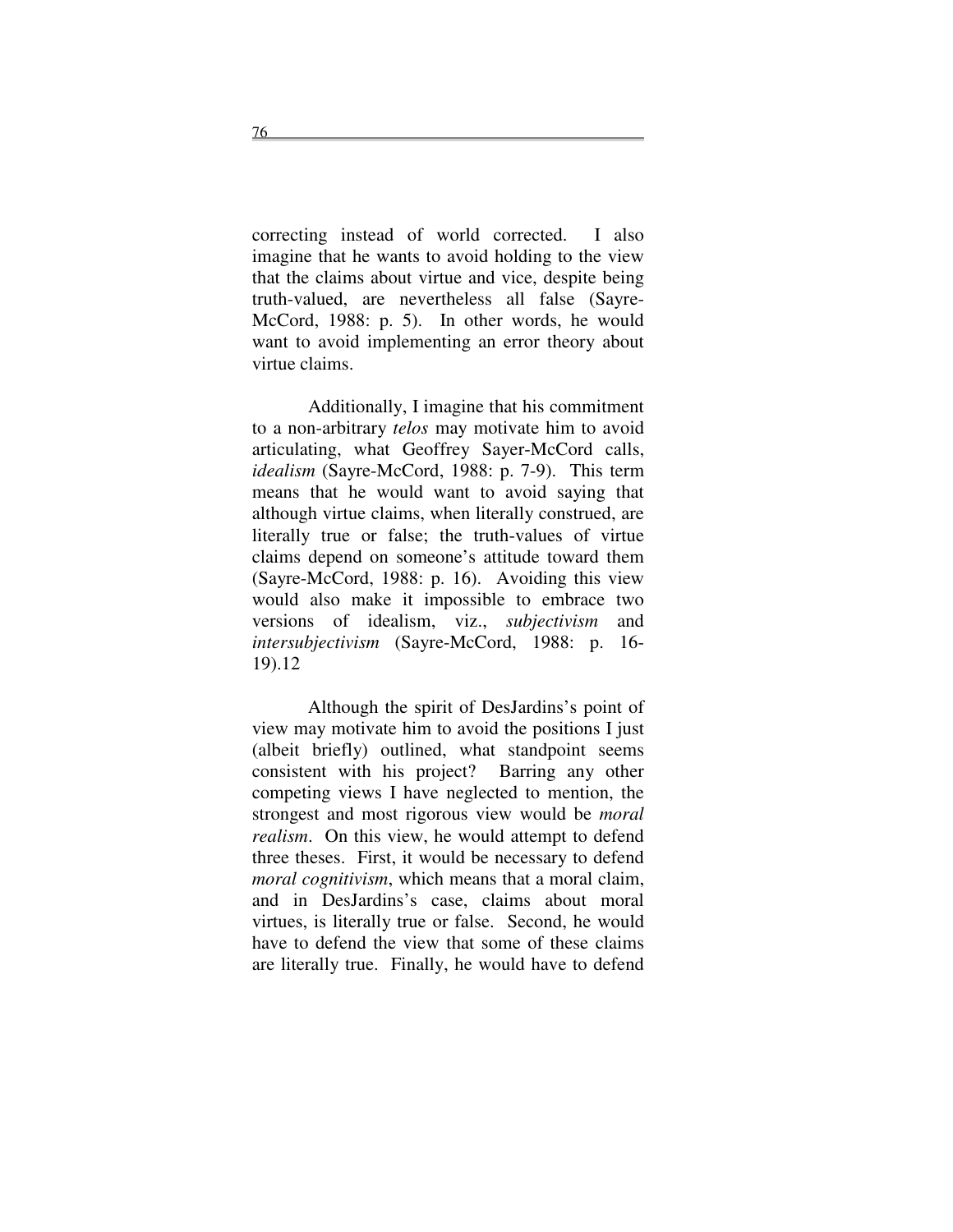an objectivistic account of the truth-conditions of the claims in question.

I will now make three comments about this standpoint. My first comment is that in the first part of his essay, DesJardins criticizes principled-based theories in a certain way. He points out that "no ethical principle has yet been established in any plausible fashion as categorically binding upon all people" (DesJardin, 2001: p. 96). Unfortunately, as I understand DesJardins, in order to defend a plausible account of moral virtue, not only must he defend the viewpoint of moral realism, but he must also defend a particular example of a moral principle that states a connection between a group of persons having a certain virtue (i.e., an ethical property) and the same group having some nonethical property. For example, he may end up defending something like this principle. For any person chosen, if she gives money to the right person, at the right time, for the right reason, and in the right amount (non-ethical properties), then she is generous (a virtue or ethical property).13 But if this statement is true, then he is committed to something he thinks cannot be done. In fact, he articulates the same: "we must admit the outright failure of the project of justifying moral principles" (DesJardins, 2001: p. 96).

My second comment is this. DesJardins claims that principled-based theories fail to satisfy the motivation question: Why should I do what is required by this principle? He elaborates by writing, "Principle-based ethics leaves us with an unbridgeable motivation gap between the applied principle and the action" (DesJardins, 2001: p. 96).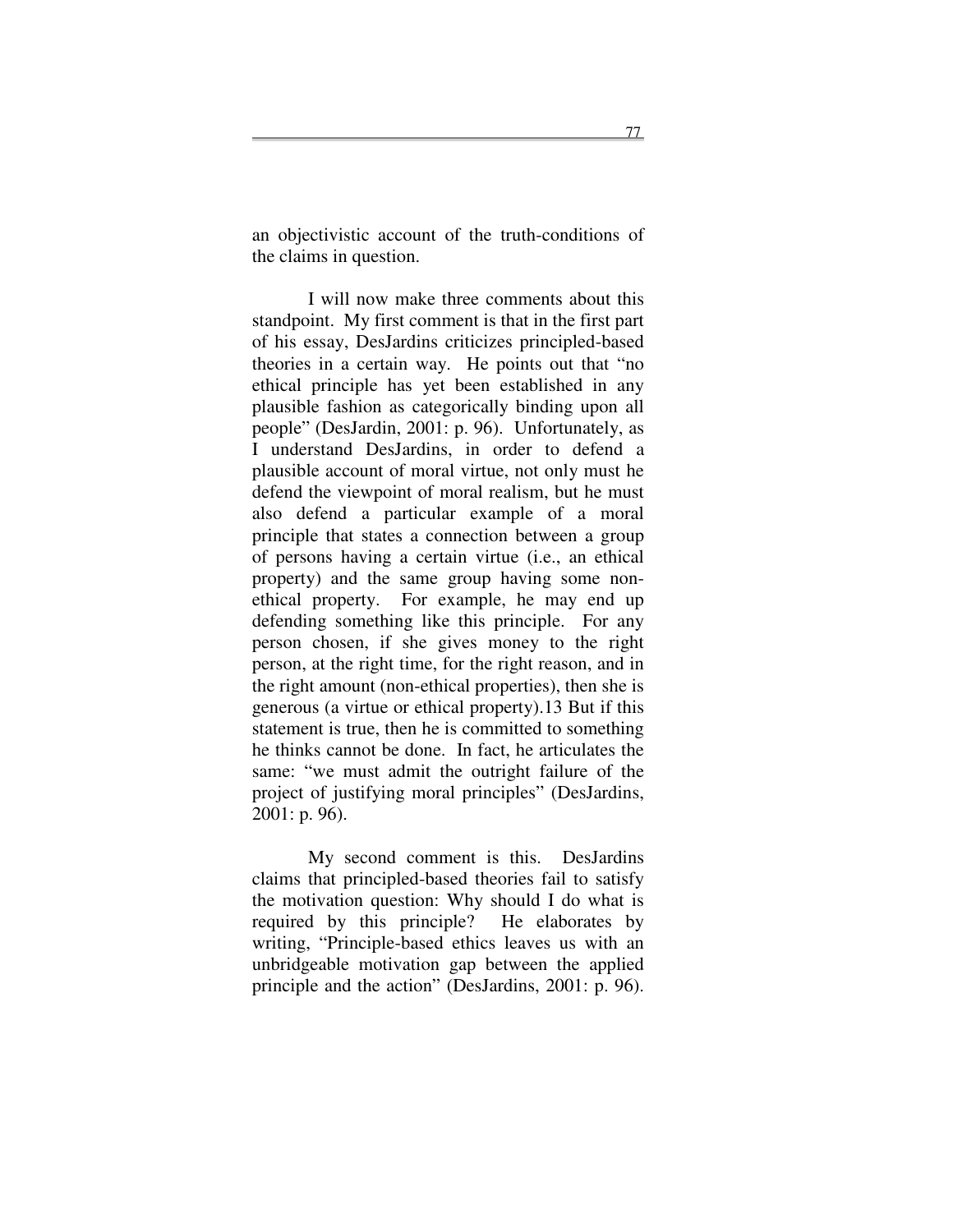Of course, DesJardins implies that a virtue theory, whether Aristotle's or the one he proposes, can bridge that gap. But how will he do so? Perhaps he will use Aristotle as a model. If he does, then he will have to do something such as the following. As I pointed out in the first part of this essay, Aristotle bridges that gap by tying our Good to our function. Again, the human function is to reason, and the Good for humans is to reason well. The gap is bridged because, according to Aristotle, we have a natural incentive to reason because of the driving power arising from our essence (even if we do not use it in the right way).

Unfortunately, DesJardins never really says how he will accomplish this goal. This is understandable because his essay is rather short. Nevertheless, the issue remains. How will he proceed? It seems to me that he will have to defend the view that we are motivated to pursue our *telos* because we have some driving impulse that pushes us to do so. In other words, in addition to his defense of a metaphysical realist account of our *telos*, he will have to defend something like a human function. But now the cost of defending such an outlook should be apparent. Like Aristotle, DesJardins will have to defend (minimally) two metaphysical positions. Not only will he have to defend the metaphysical principle of realism, a view which commits him not only to the existence of a natural order *and* also to a moral order, but also he will have to defend the existence of essences. In my opinion, such a defense is as untenable as it is implausible.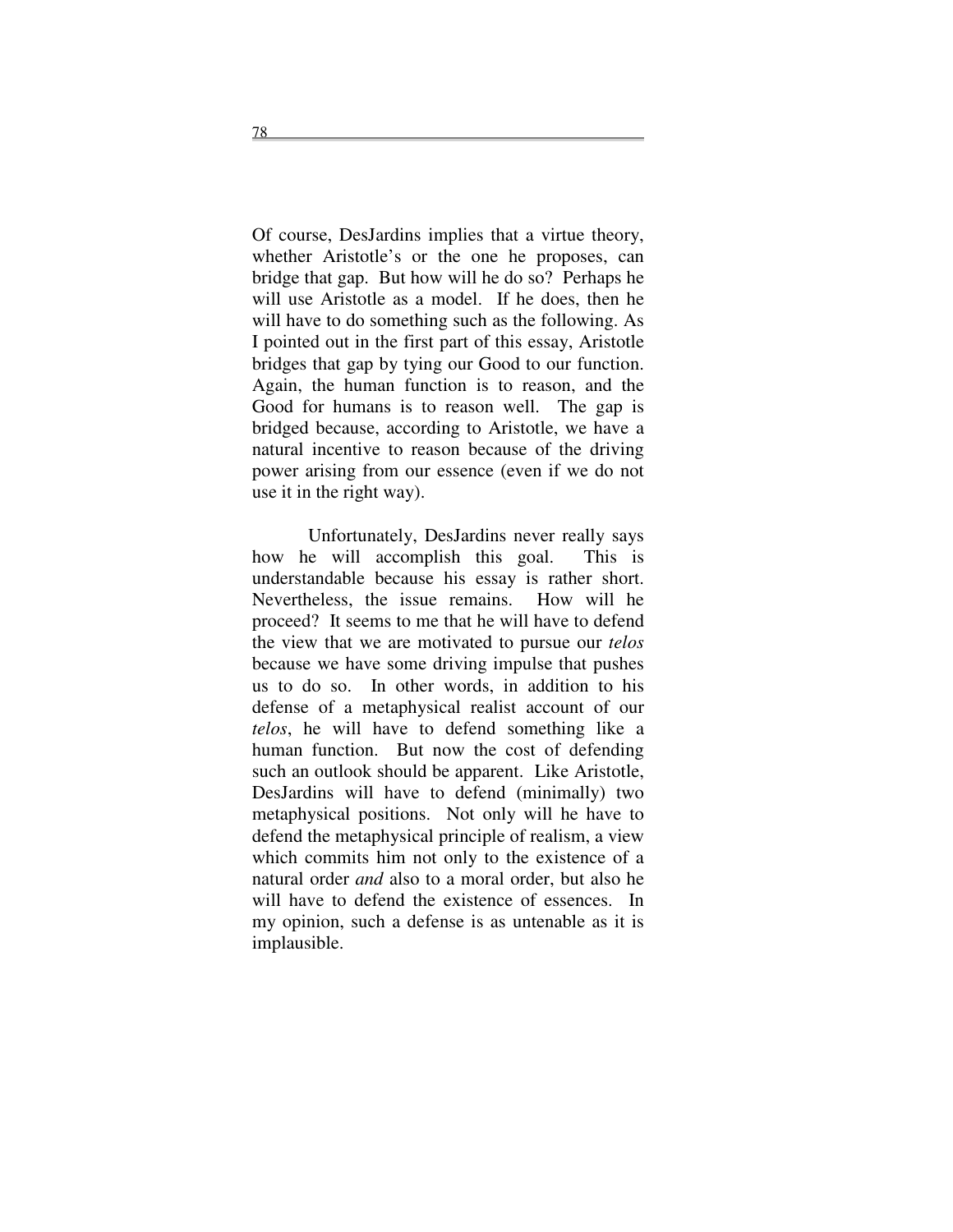My final comment is this. With an appeal to MacIntyre, DesJardins illustrates the epistemological requirements for the discovery of the *telos*. It amounts to something like the following. There are two steps. First, we must find out how people answer the following question: What is the good life for me? After this, we attempt to find what all those answers have in common. Once we accomplish this, we can answer the last question: What is the good life for man? (DesJardins, 2001: p. 98). That is, what all those answers have in common will reveal the metaphysical existence of the *telos* of humanity.

Unfortunately, a number of problems immediately emerge. I will mention three. Before I begin, let us assume for the moment that we can discover an answer that is common to all people. Assuming that this goal is possible, the following problem comes into view. DesJardins seems to assume that the answer will give us something that is morally relevant. But why should we assume that this would be the case? It seems possible as well as equally plausible that the answer will not be morally relevant. For example, what if the common answer we get focuses on the accumulation of wealth? Would we want to say that this answer is morally relevant and make it the human *telos*? No, because there are good reasons to think that wealth accumulation is not the human function or the *telos* we are to pursue.

Second, let us suppose for the moment that we can find an opinion that is common as well as morally relevant. What does such an opinion prove? DesJardins would have us believe that this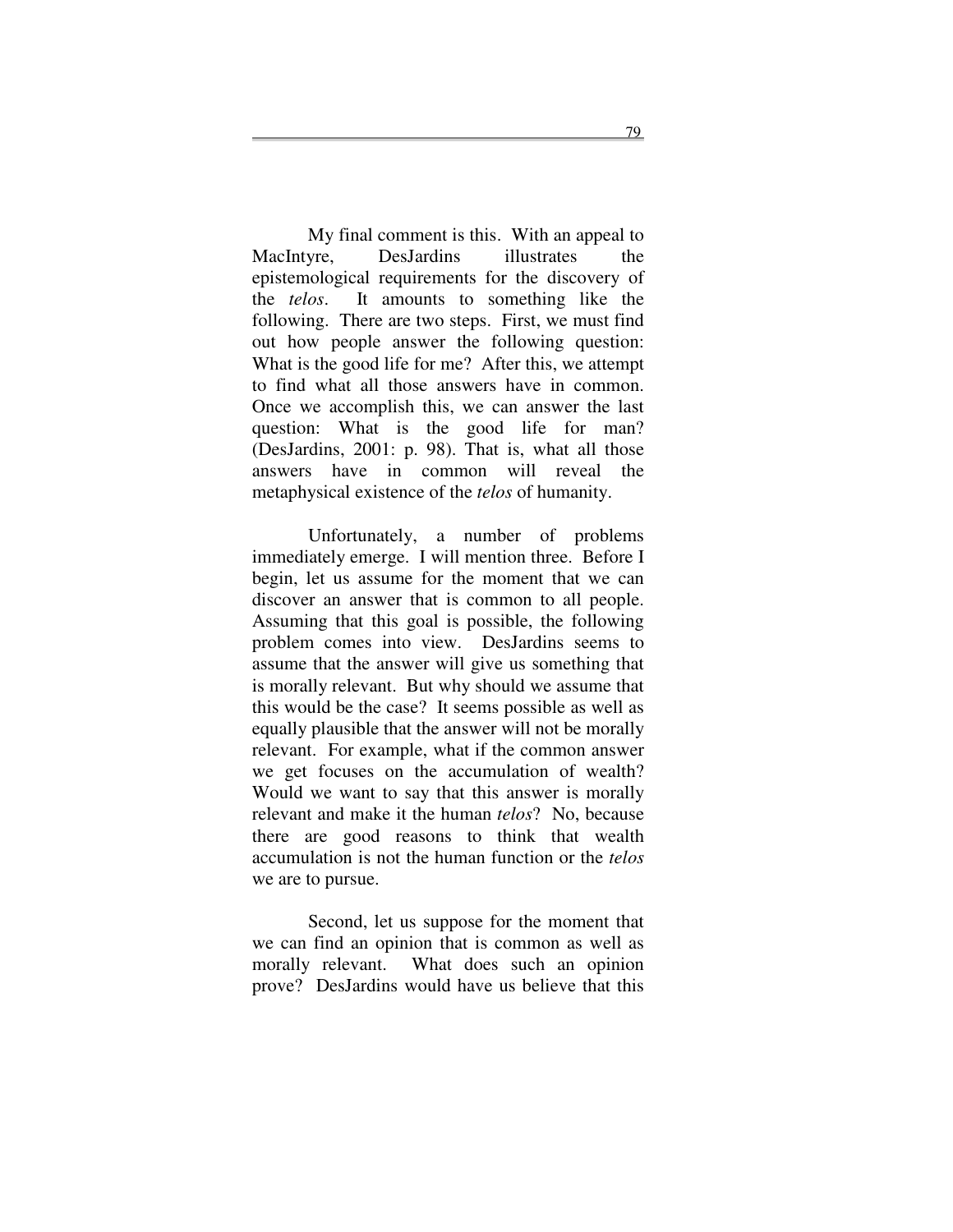would be evidence of the human *telos*. But is it? To defend this view, he will have to do (at least) two things. First, he would have to show us why the equally plausible view that the convergence of beliefs is not just the result of parental (or societal) education and habituation. Second, he will have to face a logical problem. He will have to show us how to bridge the logical gap between believing a statement is true and whether that implies the truth of that statement.

The last problem may be expressed in this way. The first two problems for DesJardins turn upon the assumption that we can discover an opinion that is common to all people. While such a task would be daunting, it is still nevertheless logically possible. Notwithstanding this possibility, my intuitions tell me that it is equally possible that no such answer is forthcoming. I am not saying that there will be nothing in common. On the contrary, my point is that if we attempt to find out what all people, or at least the majority of people, believe about their own good, what we will (probably) find is that there will be several groups of mutually exclusive answers. If this is the case, then DesJardins's epistemological challenge fails again.

But perhaps I am giving up too quickly. Let us give his view the benefit of the doubt. In fact, the following situation may materialize. Even though there are several different mutually exclusive answers, we can discover a group with an interesting position. This group affirms the goodness of life over death and the goodness of pleasure over pain. Certainly this answer seems to be plausible as well as morally relevant.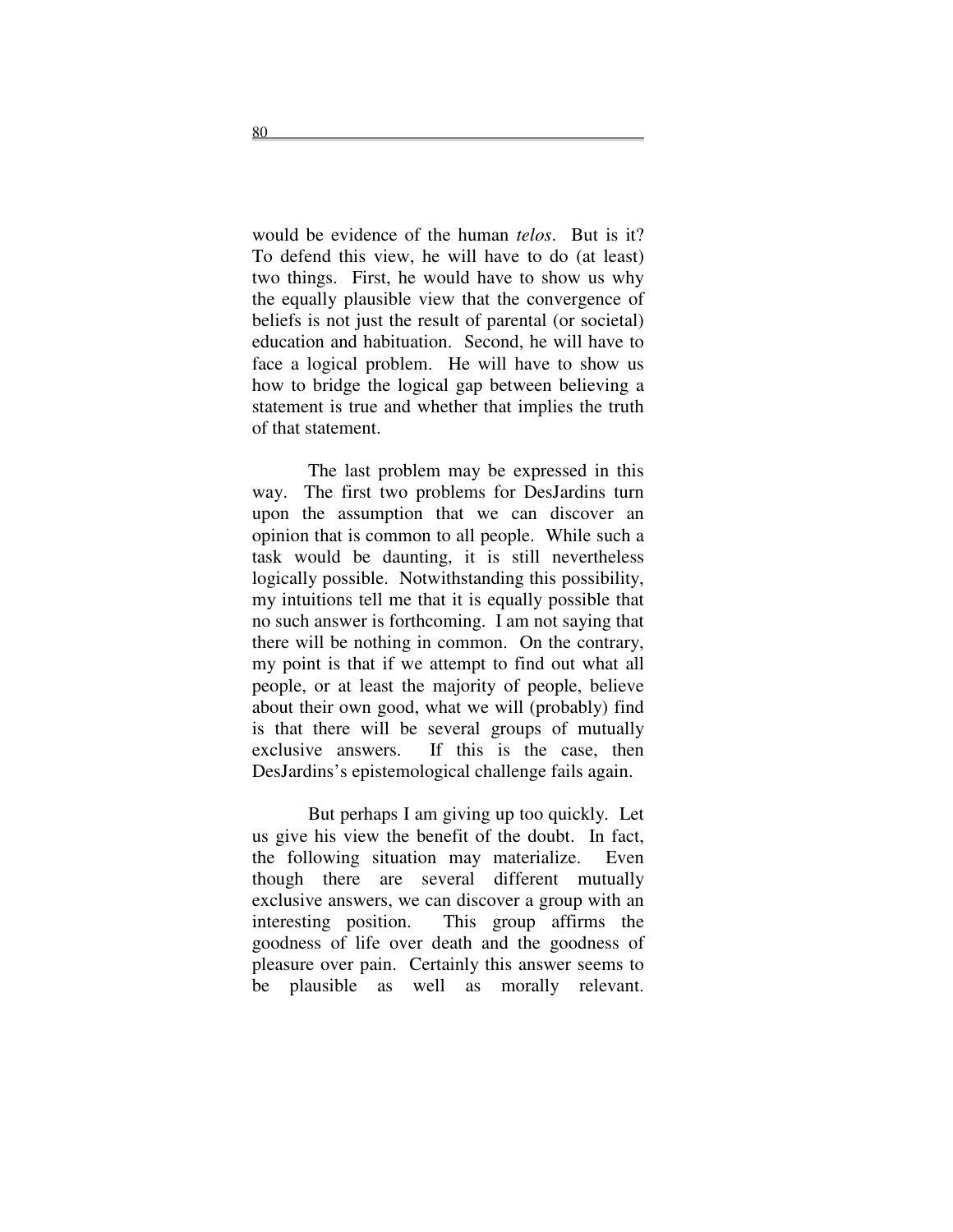Nevertheless, the following question must be answered: How do we know that this group is the *correct* one? What will be our standard to tell that this group is correct and the rest are incorrect? We certainly cannot use DesJardins's criterion because his view relies on a global convergence of opinions. Perhaps someone might say that we could tell the difference by appealing to our moral intuitions. Although such an outlook seems plausible, we still have the problem of why we should think that our intuitions are correct. It seems, therefore, that DesJardins's outlook fails again.

#### **Concluding Remarks**

In this essay, I have attempted to accomplish several goals. First, I attempted to show why DesJardins's comments about the demise of virtue theory are correct. I did so by first briefly elaborating upon Aristotle's own account of virtue theory and how that theory rests in an important way upon his metaphysical outlook. Next, I brought forth evidence from two 17th scholars, John Locke and Sir Robert Boyle, who attacked not only the Aristotelian scholars of their own time, but who also rejected the metaphysical machinery of Aristotle's universe. Finally, I attempted to elaborate upon DesJardins's own views. In my view, he advocates a return to a virtue-centered theory of morality that is very similar to Aristotle's own view. Again, his motivation to do so is that such a theory will be a better foundation for our own understanding of business and professional behavior. Unfortunately, as I argued, such a return appears to be fraught with too many problems,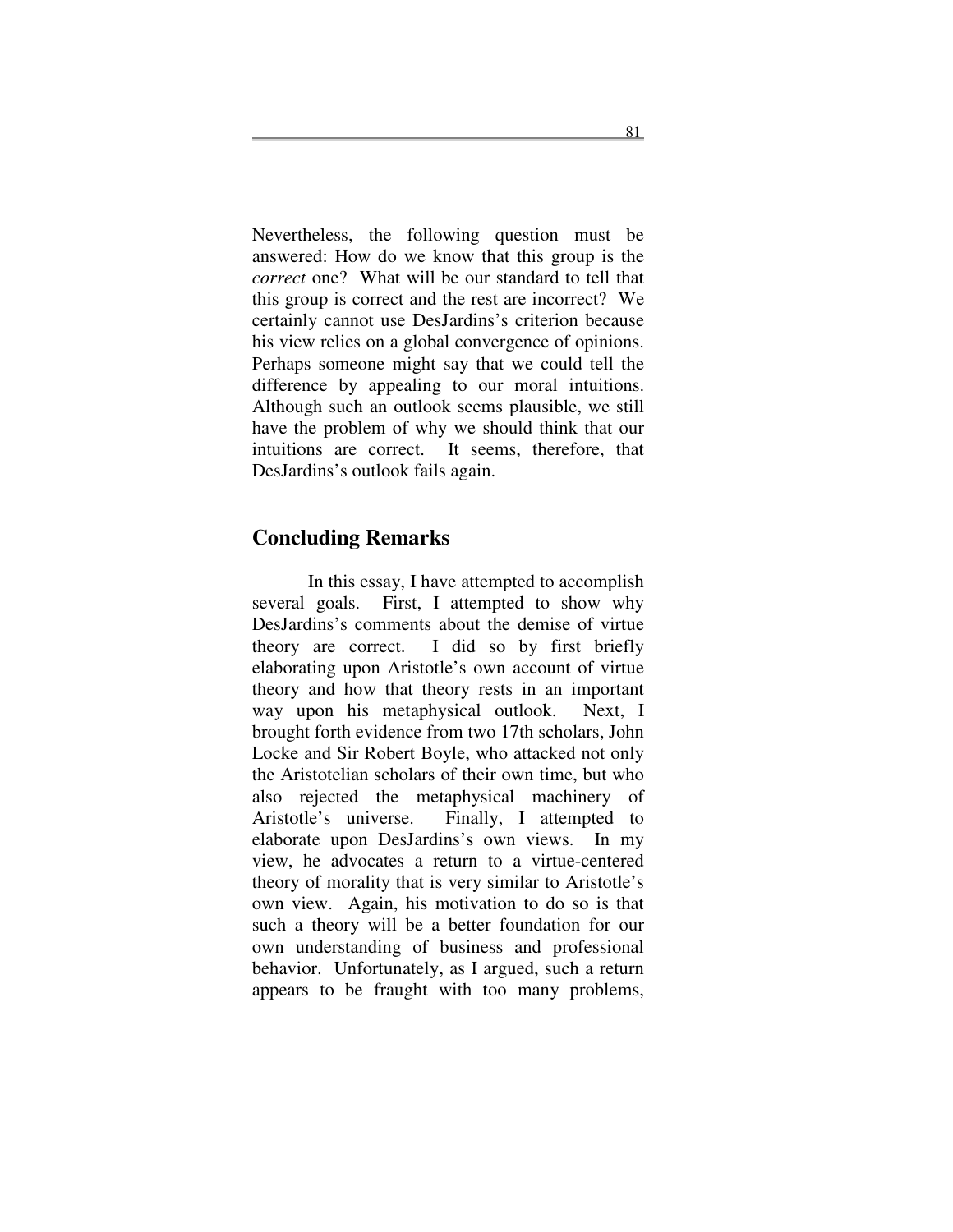which makes such a return highly untenable, and possibly, in the end, indefensible.

#### **Notes**

1. The most prominent are: Terzis, 1994: p. 333- 342; Woodruff, 1991: p. 307-335; Montague, 1992: p. 53-61; Hursthouse, 1991: p. 224-246; Slote, 2000: p. 175-238; Slote, 1992; Crisp and Slote, Eds., 2000; Sherman, Ed. 1999; Roty, Ed., 1980.

2. Some of the most notable are: Cohen, 1985: p. 38-58; Gutman, 1993: p. 1759-1771; Koehn, 1995: p. 533-539; Moriarty, 1995: p. 75-93; Martin, 1992: p. 21-40; Preston, 1998: p. 69-82; Pellegrino, 1985: p. 237-255; Slote, 1993: p. 5-37; Solomon, 2003: p. 42-63; Solomon, 1992: p. 317-339.

3. I would like to clarify why I chose to make DesJardins's essay the focus of my article. I understand that a number of scholars might bring to mind that any article of this nature should focus on the representatives that are better known or more established in the literature. I am acutely aware of such an outlook. Nevertheless, there is something especially relevant about DesJardins's article; something I think has been overlooked. Granted, like the other advocates of virtue theory, DesJardins argues that business and professional persons can benefit from being taught virtue. In fact, as DesJardins makes clear, virtue theory is far superior to the traditional approach to moral theory. This is nothing new. However, unlike many articles in the literature, DesJardins articulates the most important problem that faces any scholar who advocates a return to virtue theory. I have observed that many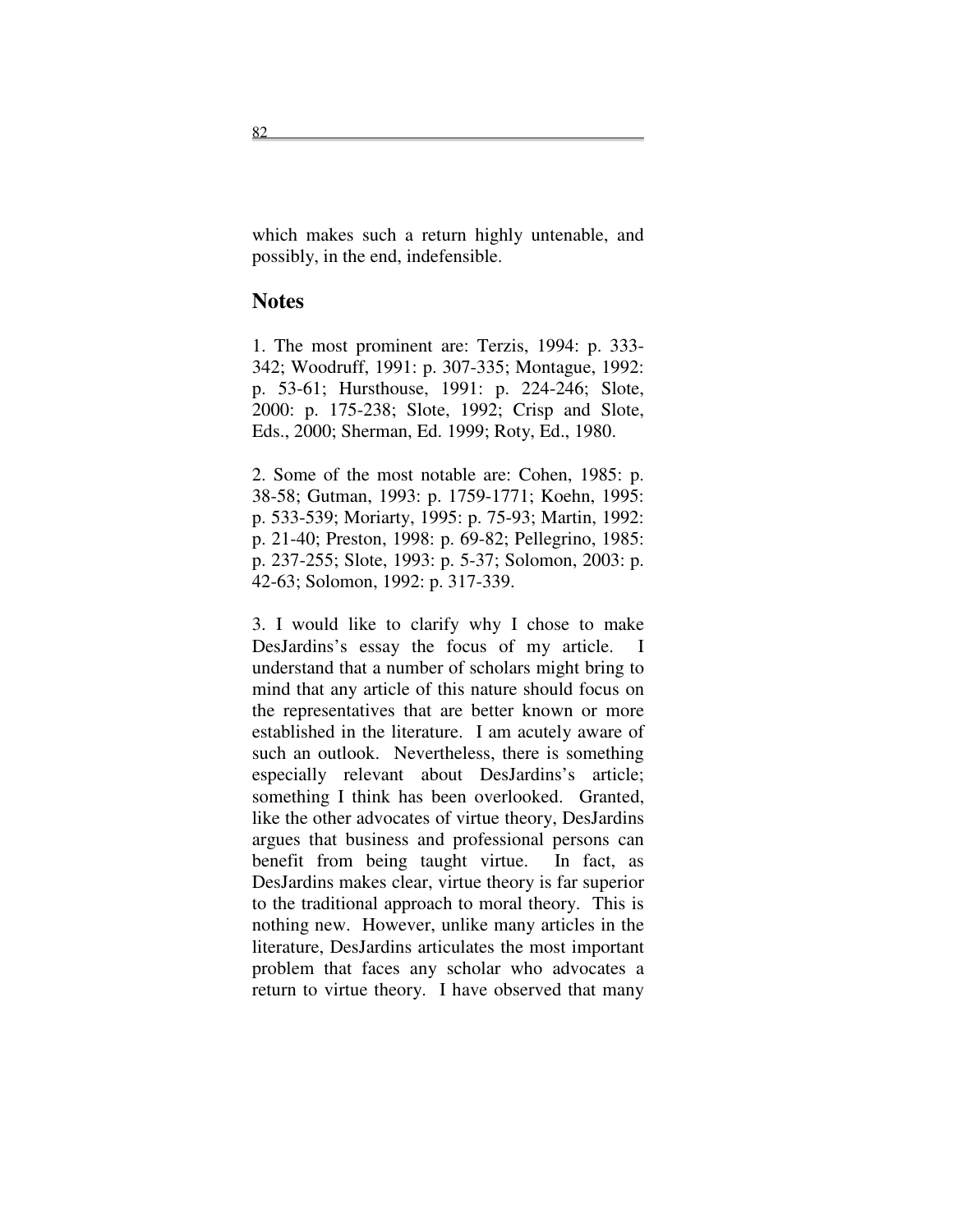scholars are not aware of this problem or if they are, their articles do not express the same. This is an unfortunate oversight. Additionally, although I do not discuss this point in this essay, many of these same scholars seem to think that returning to Aristotle's virtue theory is just a matter of exposing business people and professionals alike to Aristotle's theory of virtue. Of course, Aristotle does teach that virtue is attainable; regrettably, what most scholars in this literature fail to understand is the way Aristotle qualifies his point of view about the likelihood of attaining virtue. In fact, among other things, I intend to show in another paper Aristotle's skepticism about his own point.

4. By the term 'non-arbitrary *telos*', I mean roughly the claim that there is a single, ultimate, standard that all people are required to follow. This standard is not relative to just one culture or one historical time period. On the contrary, the existence of this standard has cross cultural as well as historical importance. Typically, the standard or *telos* is described as the Good or Happiness. As Aristotle, and as others within this tradition will point out, any action that leads to it (or brings about the Good) is considered right or virtuous, and any action that detracts from the Good can be considered wrong, base, or vicious

5. The following discussion relies heavily upon Michael J. Loux's characterization of Aristotle's metaphysics. See Loux, 2002: p. 123-138.

6. The properties associated with objects include qualities like colors, sounds, tastes, and odors. In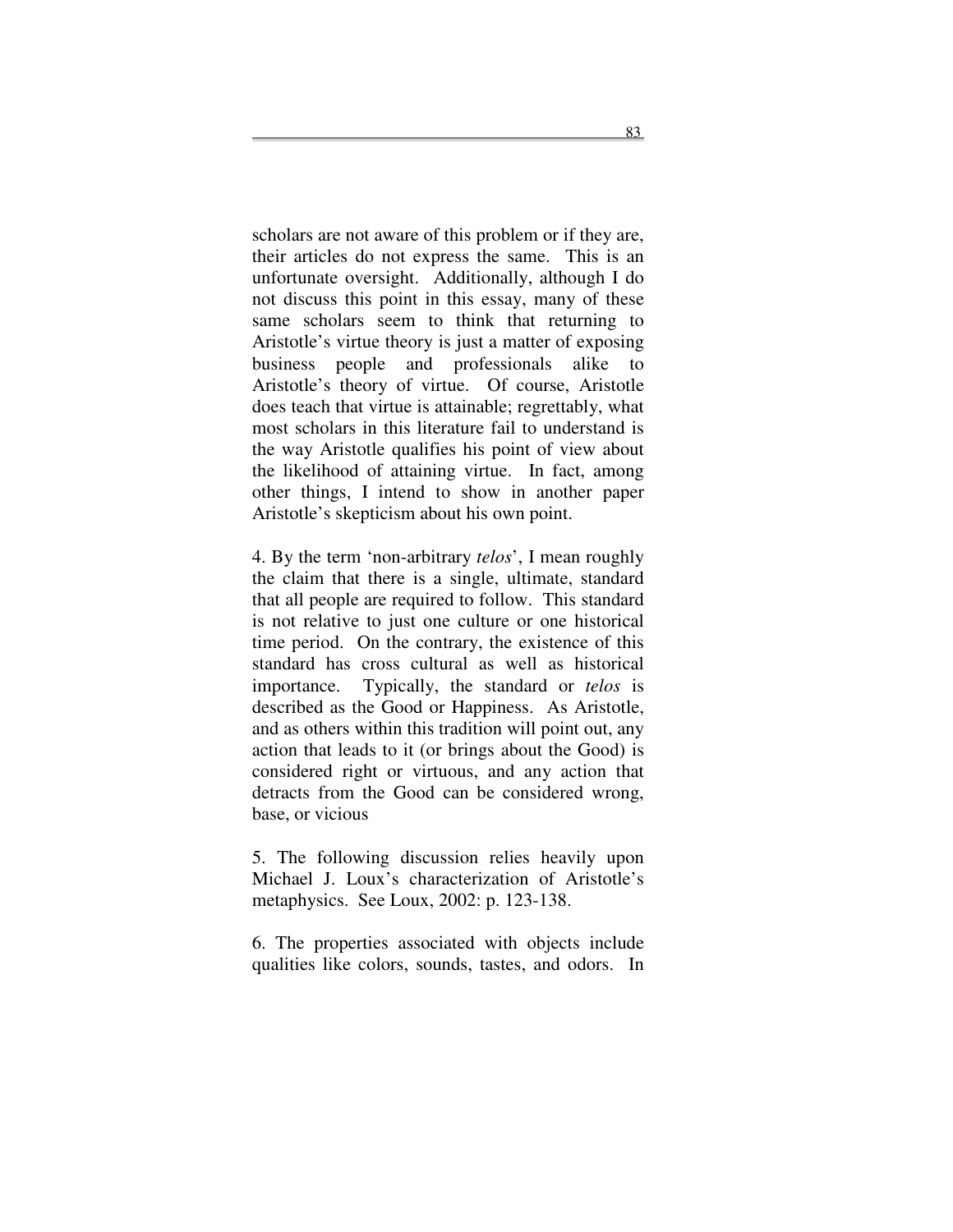addition to these, we include the qualities that give the object textures, shape, width, and depth.

7. The term 'substratum' characteristically refers to the substructure of an object that acts as the underlying or supporting part of the properties of an object.

8. The word here is *eudaimonia*. Some translate it as happiness. I follow W. D. Ross here and argue that happiness is not an accurate translation because of the tendency to associate with this term certain psychological states that were not a part of the Greek understanding of this term. See Sir David Ross, *Aristotle* (London: Methuen & Co. Ltd., 1971), 190.

9. Boyle, 1991.

10. Locke, 1973. Locke's *Essay Concerning Human Understanding* was originally published in 1690. In this article, I will refer to his book as *Essay*. Additionally, as traditional Lockean scholarship dictates, I will quote the *Essay* by book, chapter, and section.

11. This distinction is also made by R. S. Woolhouse. See Woolhouse, 1971.

12. According to Sayre-McCord, subjectivism is the view that moral claims are true or false relative to the desires, preferences, and the goals of agents. Intersubjectivism is (minimally) the view that moral claims are true or false relative to the conventions and practices actual in force in the relevant society.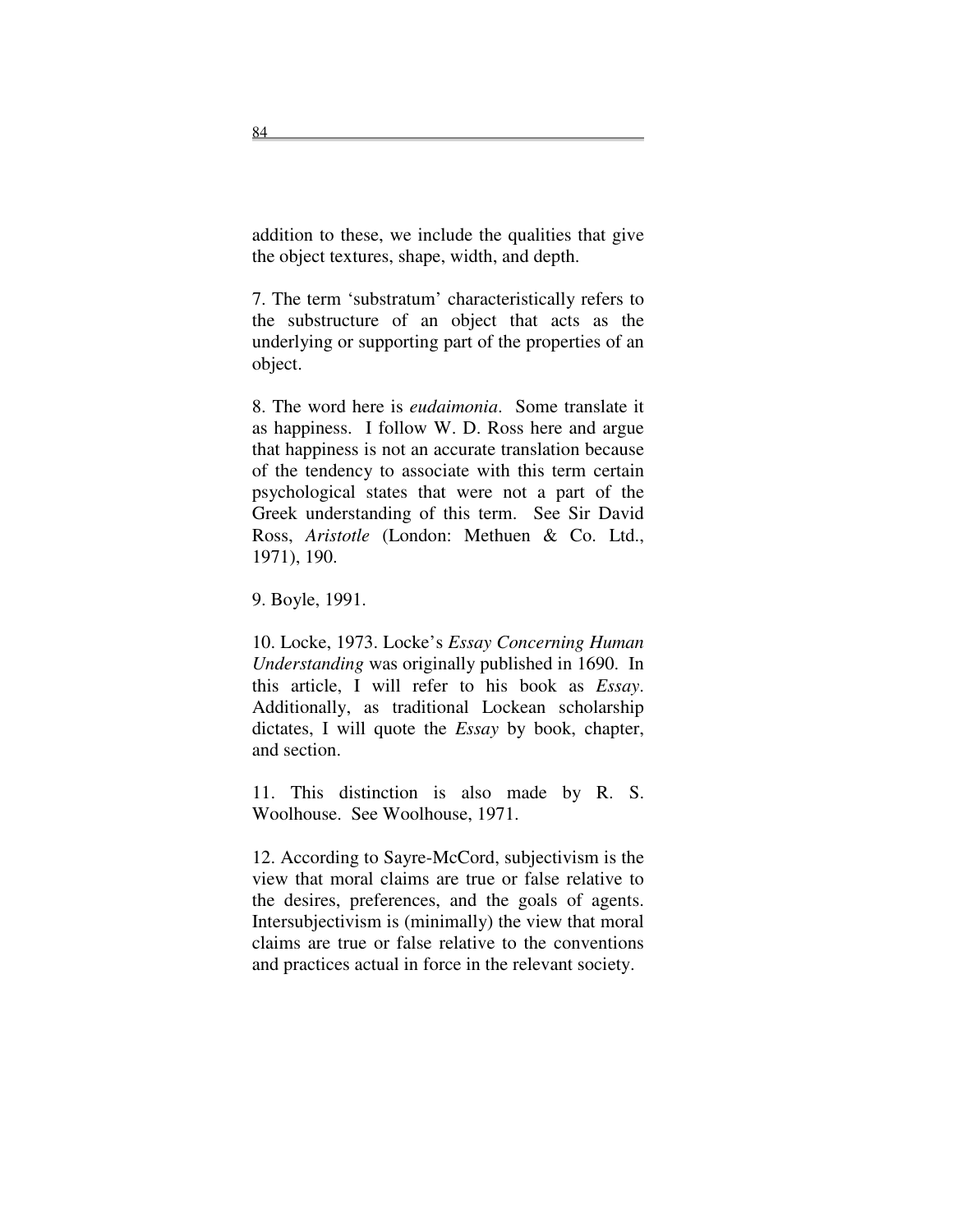13. My example relies on Robert B. Scott, Jr.'s view of moral principles, even though he does not discuss the virtues per se. See Scott, 1980: p. 261.

#### **References**

Aristotle. 1999. Nicomachean Ethics. 2<sup>nd</sup> Ed. Translated and edited by Terence Irwin. Indianapolis, IN: Hackett Publishing Co., Inc.

Aristotle. 1984. *Metaphysics*. In *The Complete Works of Aristotle*. 2 vols. Ed. by Jonathan Barnes. Princeton, NJ: Princeton University Press.

Boyle, Robert. 1772. *Advice in Judging of Things Said to Transcend Reason*. Vol. 4 of *The Works of the Honourable Robert Boyle*. Edited by Thomas Birch. London,

Boyle, Robert. 1772. *A Disquistion about the Final Causes of Natural Things*. Vol. 5 of *The Works of the Honourable Robert Boyle*. Edited by Thomas Birch. London.

Boyle, Robert. 1991. *The Origin of Forms and Qualities According to the Corpuscular Philosophy*. In *Selected Philosophical Papers of Robert Boyle*. Edited by M. A. Stewart. Indianapolis, IN: Hackett Pub. Co.

Cohen, Elliot D. 1985. "Pure Legal Advocates and Moral Agents: Two Concepts of a Lawyer in an Adversary System." *Criminal Justice Ethics*. Vol. 4, Winter/Spring.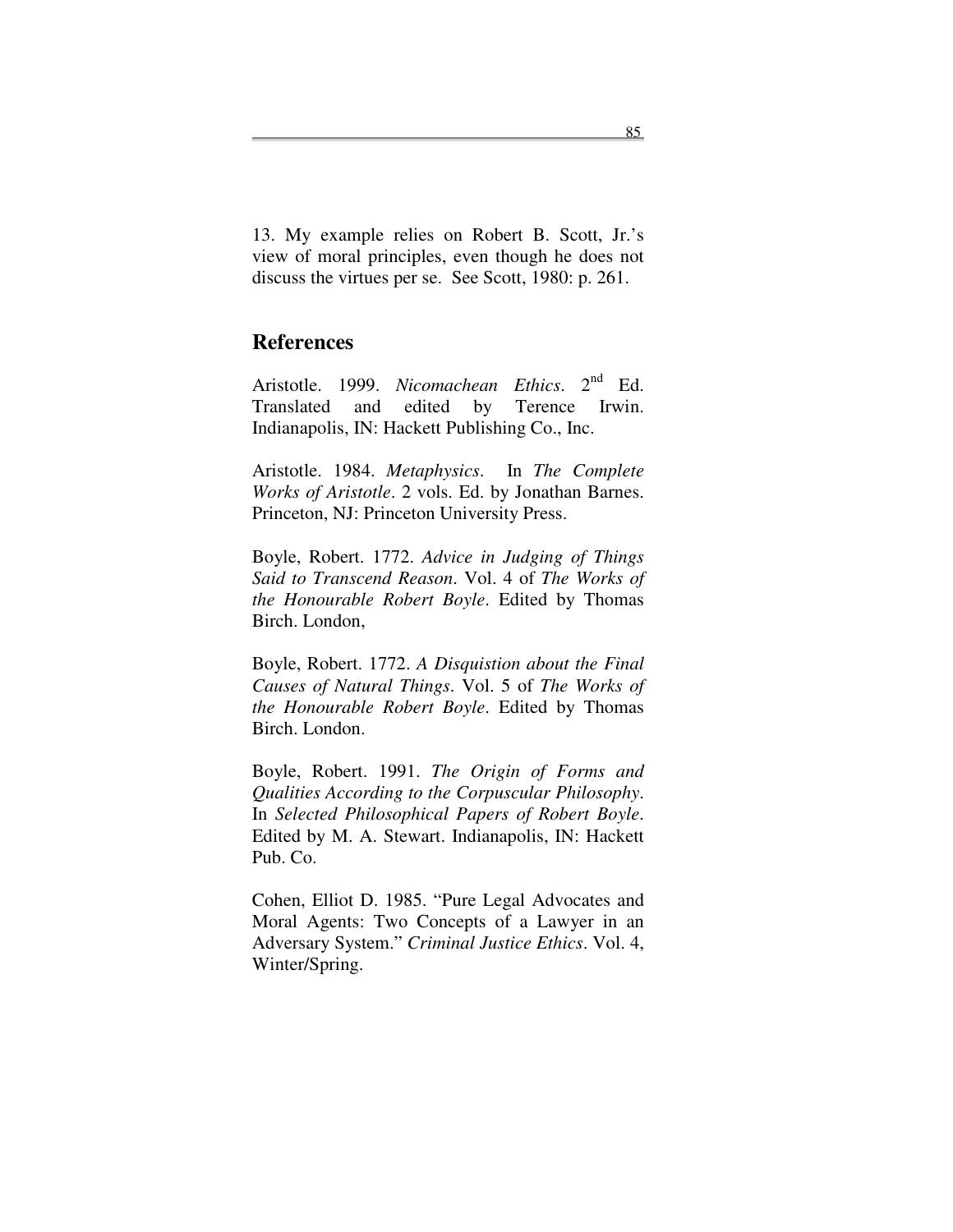Colman, John. 1983. *John Locke's Moral Philosophy*. Edinburgh: Edinburgh University Press.

Crisp, Roger and Slote, Michael. eds. 2000. *Virtue Ethics*. Oxford University Press.

Des Jardins, Joseph R. 2001. "Virtues and Business Ethics." In *Moral Issues in Business*. 8<sup>th</sup> ed. Edited by William H. Shaw and Vincent Barry. Belmont, CA: Wadsworth.

Fraser, A. C. ed. 1959. *An Essay Concerning Human Understanding*, by John Locke. New York: Dover Publications, Inc.

Gutman, Amy. 1993. "Can Virtue Be Taught to Lawyers?" *Standford Law Review*. Vol. 45, July: p. 1759-1771.

Hursthouse, Rosalind. 1991. "Virtue Theory and Abortion." *Philosophy and Public Affairs*. Vol. 20, No. 3, Summer: p. 224-246.

Koehn, Daryl. 1995. "A Role for Virtue Ethics in the Analysis of Business Practice." *Business Ethics Quarterly*. Vol. 5, No. 3.

Locke, John. 1973. *An Essay Concerning Human Understanding*. Edited by Peter H. Nidditch. Oxford: Clarendon Press.

Loux, Michael J. 2002. *Metaphysics: A Contemporary Introduction*. 2  $2<sup>nd</sup>$ ed. London: Routledge.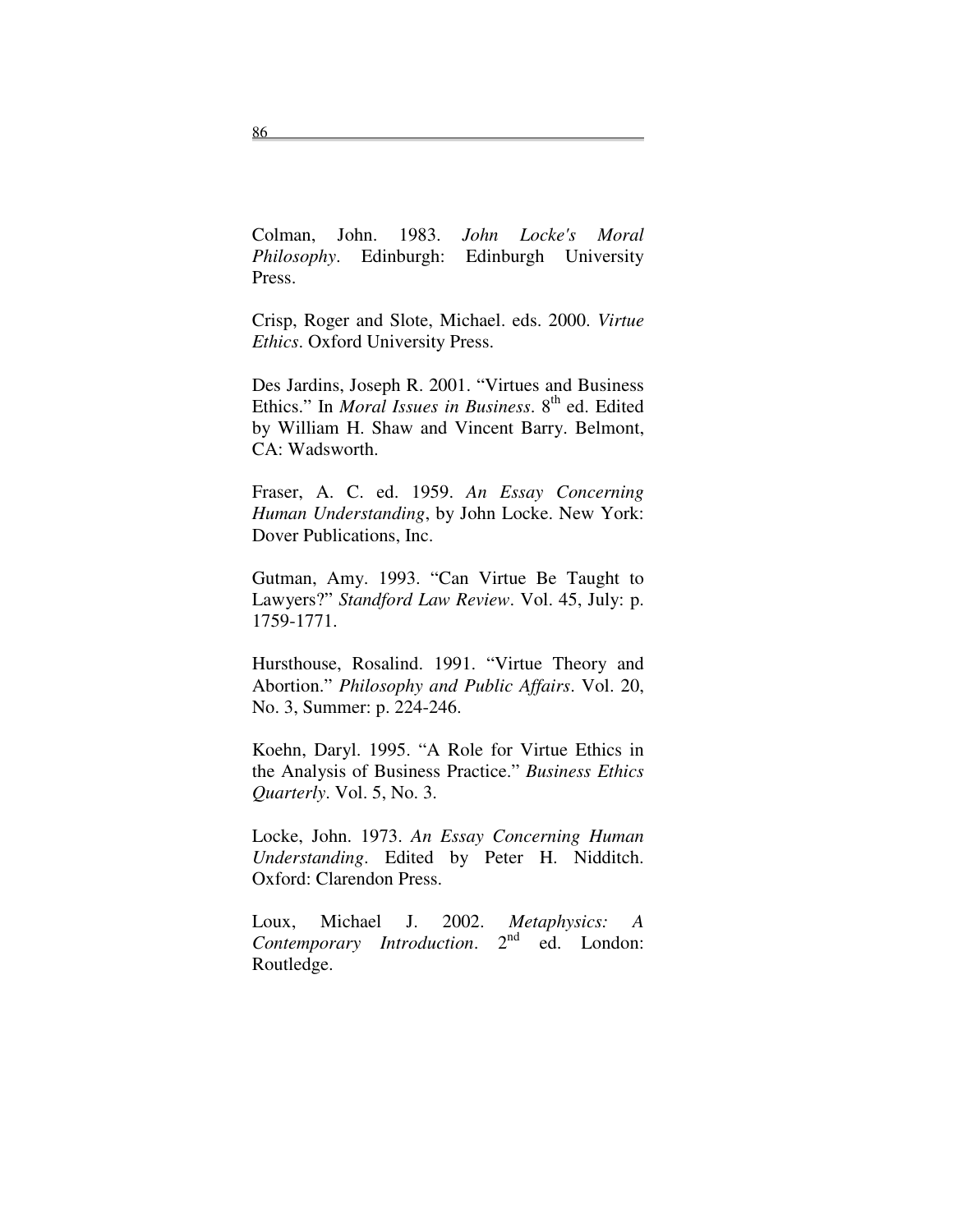MacIntyre, Alasdair. 1984. After Virtue. 2<sup>nd</sup> ed. Notre Dame, IN: University of Notre Dame Press.

Martin, Mike W. 1992. "Whistleblowing: Professionalism, Personal Life, and Shared Responsibility for Safety in Engineering." *Business and Professional Ethics Journal*. Vol. 11, No. 2.

Montague, Phillip. 1992. "Virtue Ethics: A Qualified Success Story." *American Philosophical Quarterly*. Vol. 29, No.1.

Moriarty, Gene. 1995. "Ethics, *Ethos* and the Professions: Some Lessons from Engineering." *Professional Ethics*. Vol. 4, No. 1.

Pellegrino, Edmund D. 1985. "The Virtuous Physician and the Ethics of Medicine" In *Virtue and Medicine*, ed., Earl E. Shelp. D. Reidel Publishing Company.

Preston, Noel. 1998. "Virtue and Ethics for the Public Sector." *Professional Ethics* Vol. 6, Nos. 3 & 4.

Ross, William David. 1971. *Aristotle*. London: Methuen & Co. Ltd.

Roty, Amelie Oksenberg. ed. 1980. *Essays on Aristotle's Ethics*. Berkeley: University of California Press.

Sayre-McCord, Geoffrey. 1988. "Introduction: The Many Moral Realisms." *Essays on Moral Realism*, ed., Geoffrey Sayre-McCord. Ithaca and London: Cornell University Press.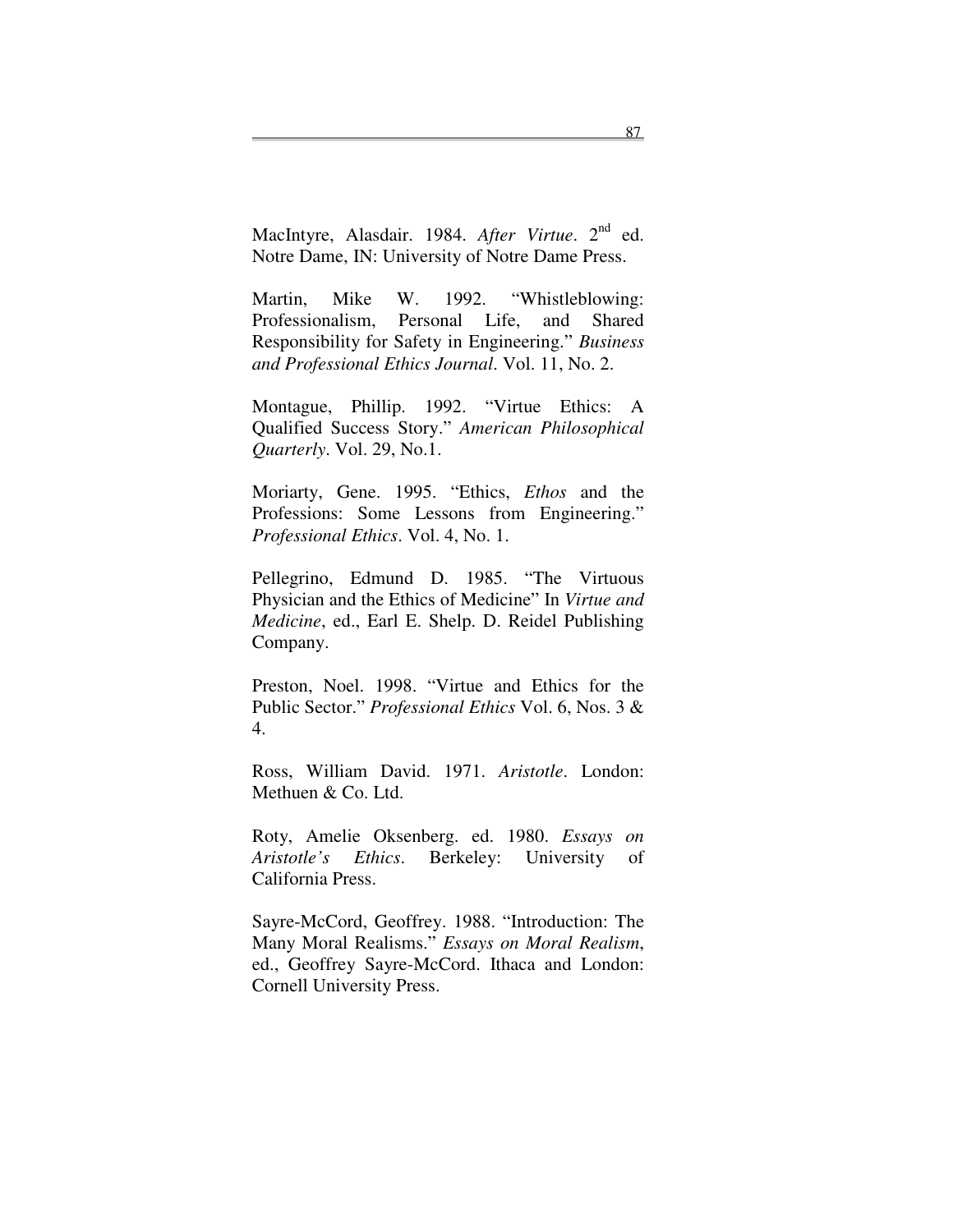Scott, Robert. 1980. "Five Types of Ethical Naturalism." *American Philosophical Quarterly*. Vol. 17, No. 4.

Sherman, Nancy. ed. 1999. *Aristotle's Ethics: Critical Essays*. Oxford: Rowman and Littlefield Pub., Inc.

Slote, Michael. 1992. *From Morality to Virtue*. New York: Oxford University Press.

Slote, Michael. 1993. "Virtue Ethics and Democratic Values." *Journal of Social Philosophy*. Vol. 24.

Slote, Michael. 2000. "Virtue Ethics." In *Three Methods of Ethics: A Debate*. Oxford: Blackwell Publishers, Ltd.

Solomon, Robert C. 1992. "Corporate Roles, Personal Virtues: An Aristotelean Approach to Business Ethics." *Business Ethics Quarterly*. Vol. 2, No. 3.

Solomon, Robert C. 2003. "Victims of Circumstance? A Defense of Virtue Ethics in Business." *Business Ethics Quarterly*. Vol. 13, No. 1.

Terzis, George N. 1994. "Human Flourishings: A Psychological Critique of Virtue Ethics." *American Philosophical Quarterly*. Vol. 31, No. 4.